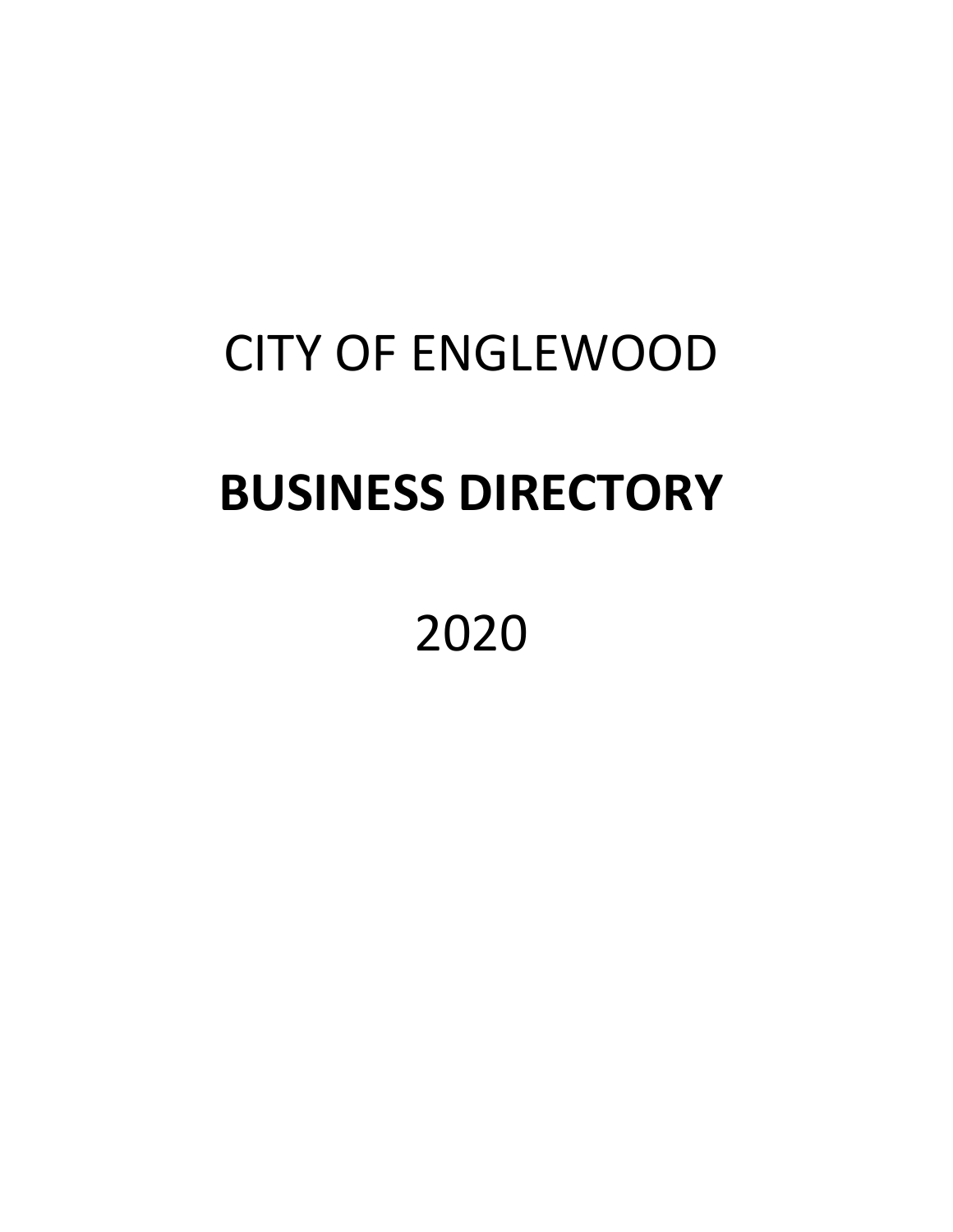## **TABLE OF CONTENTS**

- Page 3 **Municipal Facilities & Parks**
- Page 4 **Schools** (Education & Training)
- Page 5 **Automotive** (Auto Care, Auto Parts, Gas Stations)
- Page 6 **Churches & Civic Organizations**
- Page 7 **Contractors** (Construction, Electric, Mechanical, Plumbing)
- Page 8 **Financial** (CPA's, Investment, Banks, Credit Unions, Cash Advance)
- Page 9 **Health & Human Services** (Day Care & Dentists)
- Page 10 **Health & Human Services** (Doctors & Medical Services)
- Page 11 **Health & Human Services** (Doctors & Medical Services)
- Page 12 **Health & Human Services** (Nursing Centers & Home Care)
- Page 13 **Industry & Commerce** (Logistics, Manufacturing & Production)
- Page 14 **Miscellaneous Businesses**
- Page 15 **Lodging & Housing** (Appartments, Hotels & Motels)
- Page 16 **Personal Care** (Barbers, Salons, Spas & Tanning)
- Page 17 **Pets** (Pet Stores, Services & Veterinarians)
- Page 18 **Professional Services** (Architectural, Technology, Engineering & Attorneys)
- Page 19 **Professional Services** (Insurance & Real Estate)
- Page 20 **Recreation & Activities**
- Page 21 **Restaurants**
- Page 22 **Restaurants**
- Page 23 **Shopping** (Convenience, Department, Flower, Gift and Grocery)
- Page 24 **RETAIL** (Everything Else)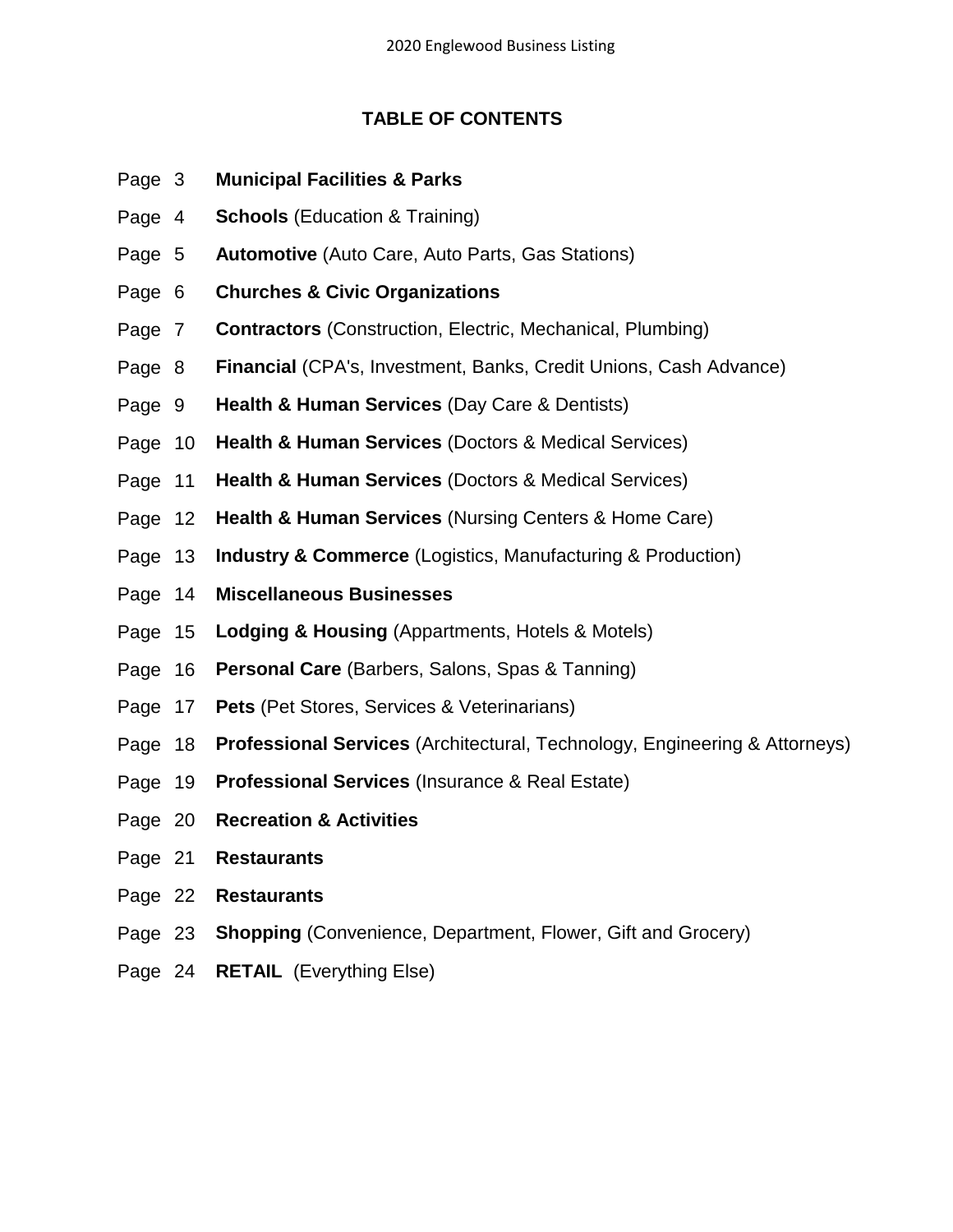## **MUNICIPAL FACILITIES & PARKS**

## **Englewood**

- Englewood City Offices
- Englewood Service Center 1111 Union Blvd. 836-1732
- Englewood Wastewater Treatment Plant
- Englewood Water Treatment Plant
- Englewood POLICE Dept. (Non-Emergency) Englewood Fire Station #98
- 
- Englewood Compost Facility
- Earl Heck Community Center
- 
- Fairview Cemetery

## **Englewood Parks**

- **Bruin Park**
- Centennial Park
- Englewood Reserve Metropark
- Englewood Hills South Park 43
- Gazebo Park
- Government Center Park
- Jake Grossnickle Memorial Park
- Dr. Michael Bowers Lake
- Oberer Park
- Ward Field Park **7796** Hoke Road

## **Other**

Dayton-Mont. Co. Public Library - Northmont Miami Conservancy Dist. Service Bldg. Northmont Area Chamber of Commerce Ohio Department of Transportation Ohio Highway Patrol Randolph Historical Society U.S. Post Office - Englewood

| Clayton, City of |  |
|------------------|--|
| Clayton BMV      |  |
| Union, City of   |  |

| <b>Englewood City Offices</b>          |      | 333 W. National Road | 836-5106      |
|----------------------------------------|------|----------------------|---------------|
| <b>Englewood Service Center</b>        | 1111 | Union Blvd.          | 836-1732      |
| Englewood Wastewater Treatment Plant   |      | 142 Harrisburg Dr.   | 836-2434      |
| <b>Englewood Water Treatment Plant</b> |      | 333 E. Wenger Road   | 836-7620      |
| Englewood POLICE Dept. (Non-Emergency) |      | 333 W. National Road | 836-2678      |
| Englewood Fire Station #98             |      | 333 W. National Road | 836-2399      |
| Englewood Fire Station #99             | 1099 | Union Blvd.          | 836-5106 x504 |
| <b>Englewood Compost Facility</b>      |      | 355 E. Wenger Road   |               |
| <b>Earl Heck Community Center</b>      | 201  | N. Main Street       | 836-5929      |
| <b>Fairview Cemetery</b>               |      | 430 W. National Rd.  | 836-5106      |
| $H = 1$                                |      | $1001$ $01101$       |               |

Happy Corner Cemetery **1801** Old Salem Rd.

| 201 N. Main Street (rear)  |          |
|----------------------------|----------|
| 321 Union Blvd.            |          |
| 100 E. National Road       | 890-2700 |
| 324 Parkview Avenue        |          |
| 210 S. Main Street         |          |
| 333 W. National Rd. (rear) |          |
| 137 Heathcliff Road        |          |
| 511 E. Wenger Road         |          |
| 700 Arcadia Blvd.          |          |
| '796 Hoke Road             |          |

| 333 W. National Road | 463-2665 |
|----------------------|----------|
| 141 Harrisburg Dr    |          |
| 215 W. National Road | 836-2550 |
| 300 Smith Drive      | 832-1824 |
| 400 Smith Drive      | 832-4794 |
| 114 Valleyview Drive | 832-1858 |
| 116 W. National Road | 836-6085 |
|                      |          |

| Clayton, City of | 6996 Taywood Road | 836-3500 |
|------------------|-------------------|----------|
| Clayton BMV      | 8389 N. Main St   | 454-5222 |
| Union, City of   | 118 N. Main St    | 836-8624 |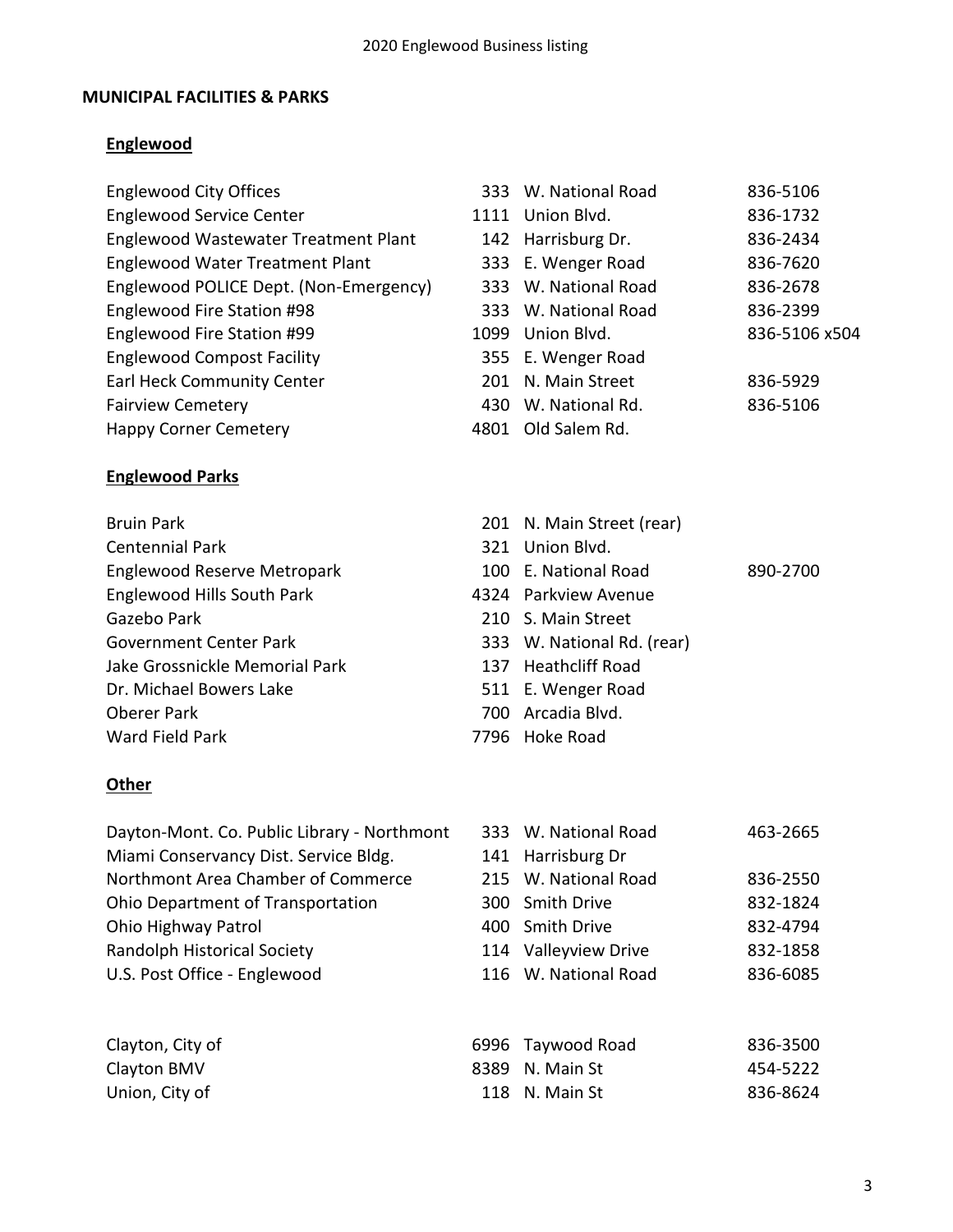## **SCHOOLS**

## **Northmont Area Schools**

| 832-5950 |
|----------|
| 837-7781 |
| 832-5000 |
| 832-6750 |
| 832-6000 |
| 832-6500 |
| 832-6800 |
| 832-6240 |
| 832-5050 |
| 832-6700 |
| 836-8750 |
|          |
|          |

## **Education & Training**

| Aullwood Audubon Center & Farm       | 1000 Aullwood Road | 890-7360 |
|--------------------------------------|--------------------|----------|
| D & D Driving School                 | 860 Union Blyd.    | 836-0721 |
| The VENTURE Center - Adult Education | 500 Union Blyd.    |          |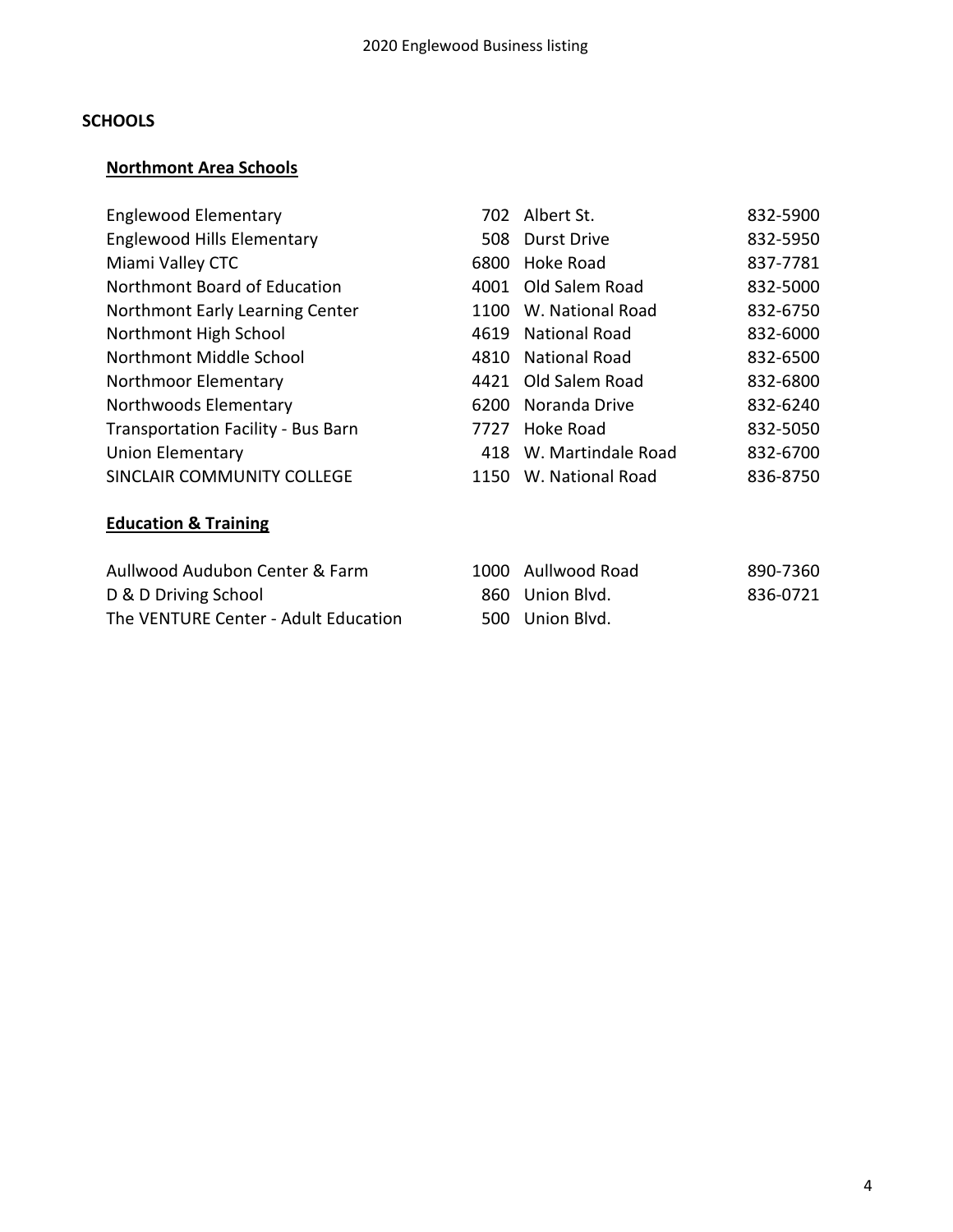## **AUTOMOTIVE**

## **Auto Care**

| 714 Taywood Road<br>9204 N. Main Street<br>605 Taywood Road<br>S. Main Street<br>621<br>525 S. Main Street<br>810 S. Main Street<br>591 S. Main Street<br>811 S. Main Street | 836-4202<br>832-0435<br>832-1466<br>836-7300<br>832-5266<br>771-0140<br>771-0721                                                                                                                                 |
|------------------------------------------------------------------------------------------------------------------------------------------------------------------------------|------------------------------------------------------------------------------------------------------------------------------------------------------------------------------------------------------------------|
|                                                                                                                                                                              |                                                                                                                                                                                                                  |
|                                                                                                                                                                              |                                                                                                                                                                                                                  |
|                                                                                                                                                                              |                                                                                                                                                                                                                  |
|                                                                                                                                                                              |                                                                                                                                                                                                                  |
|                                                                                                                                                                              |                                                                                                                                                                                                                  |
|                                                                                                                                                                              |                                                                                                                                                                                                                  |
|                                                                                                                                                                              |                                                                                                                                                                                                                  |
|                                                                                                                                                                              |                                                                                                                                                                                                                  |
|                                                                                                                                                                              |                                                                                                                                                                                                                  |
|                                                                                                                                                                              | 836-6674                                                                                                                                                                                                         |
|                                                                                                                                                                              | 540-6010                                                                                                                                                                                                         |
|                                                                                                                                                                              | 836-2474                                                                                                                                                                                                         |
|                                                                                                                                                                              |                                                                                                                                                                                                                  |
| S. Main Street                                                                                                                                                               | 836-4565                                                                                                                                                                                                         |
|                                                                                                                                                                              | 836-9907                                                                                                                                                                                                         |
|                                                                                                                                                                              | 836-1737                                                                                                                                                                                                         |
|                                                                                                                                                                              | 832-5129                                                                                                                                                                                                         |
|                                                                                                                                                                              | 836-4062                                                                                                                                                                                                         |
| S. Main Street                                                                                                                                                               | 836-2980                                                                                                                                                                                                         |
|                                                                                                                                                                              | 836-1622                                                                                                                                                                                                         |
|                                                                                                                                                                              | 836-4485                                                                                                                                                                                                         |
| S. Main Street                                                                                                                                                               | 836-2382                                                                                                                                                                                                         |
|                                                                                                                                                                              | 815 S. Main Street<br>603 S. Main Street<br>911 S. Main Street<br>1273<br>875 Union Blvd.<br>311 S. Main Street<br>9210 N. Main Street<br>7735 Hoke Road<br>711<br>1070 S. Main Street<br>858 Union Blvd.<br>709 |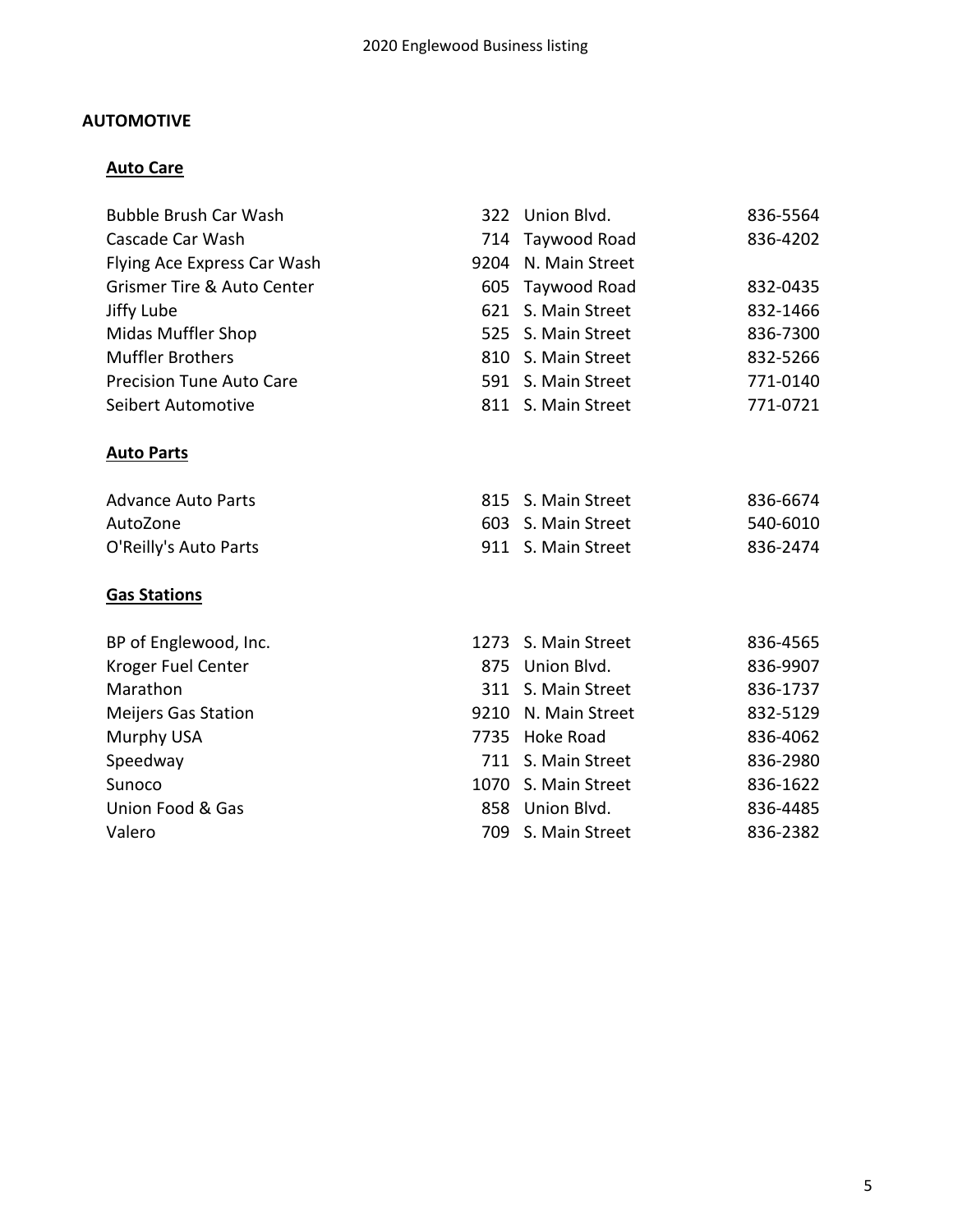### **CHURCHES**

| <b>Concord United Methodist Church</b> |      | 1123 S. Main Street | 836-3773 |
|----------------------------------------|------|---------------------|----------|
| Englewood Christian Assembly           | 415  | N. Main Street      | 836-0439 |
| <b>Englewood Church of Christ</b>      | 1130 | Union Blvd.         | 836-2851 |
| <b>Englewood Friends</b>               | 51   | Union Blvd.         | 836-6218 |
| <b>Englewood Grace Brethren</b>        | 307  | W. Wenger Road      | 836-1467 |
| Englewood Pentecostal Church of God    | 1170 | Union Blvd.         | 832-2741 |
| <b>Englewood United Methodist</b>      | 107  | N. Walnut Street    | 836-5361 |
| <b>Exodus Ministries</b>               | 405  | W. National Road    | 836-8300 |
| Fairview Brethren in Christ            | 750  | Union Blvd.         | 836-5068 |
| <b>First Baptist Church</b>            | 722  | Albert Street       | 836-3476 |
| Heritage Baptist Church                | 113  | N. Main Street      | 836-3869 |
| Living Water United Methodist Church   | 1200 | W. National Road    | 832-5465 |
| Mt. Calvary Lutheran Church            | 9100 | N. Main Street      | 836-2238 |
| St. Paul's Catholic Church             | 1000 | W. Wenger Road      | 836-7535 |
| <b>TRC Dayton</b>                      | 12   | N. Walnut Street    | 540-9413 |
| Trinity Lutheran Evangelical Church    | 606  | Taywood Road        | 771-0049 |
| <b>Union Baptist Church</b>            | 528  | N. Main Street      | 836-0862 |
| Valleyview Church                      | 410  | N. Main Street      | 836-3826 |
| Vineyard Christian Fellowship          | 904  | Taywood Road        | 836-9808 |
|                                        |      |                     |          |

## **CIVIC ORGANIZATIONS**

| American Legion Post #707 | 200 W. National Road  | 832-3681 |
|---------------------------|-----------------------|----------|
| German Club Edelweiss     | 531 E. Wenger Road    | 836-6889 |
| Masonic Temple            | 210 Wolf Avenue       | 836-3949 |
| YMCA                      | 1200 W. National Road | 836-9622 |
| F.I.S.H.                  | 265 Smith Drive       | 836-4807 |
|                           |                       |          |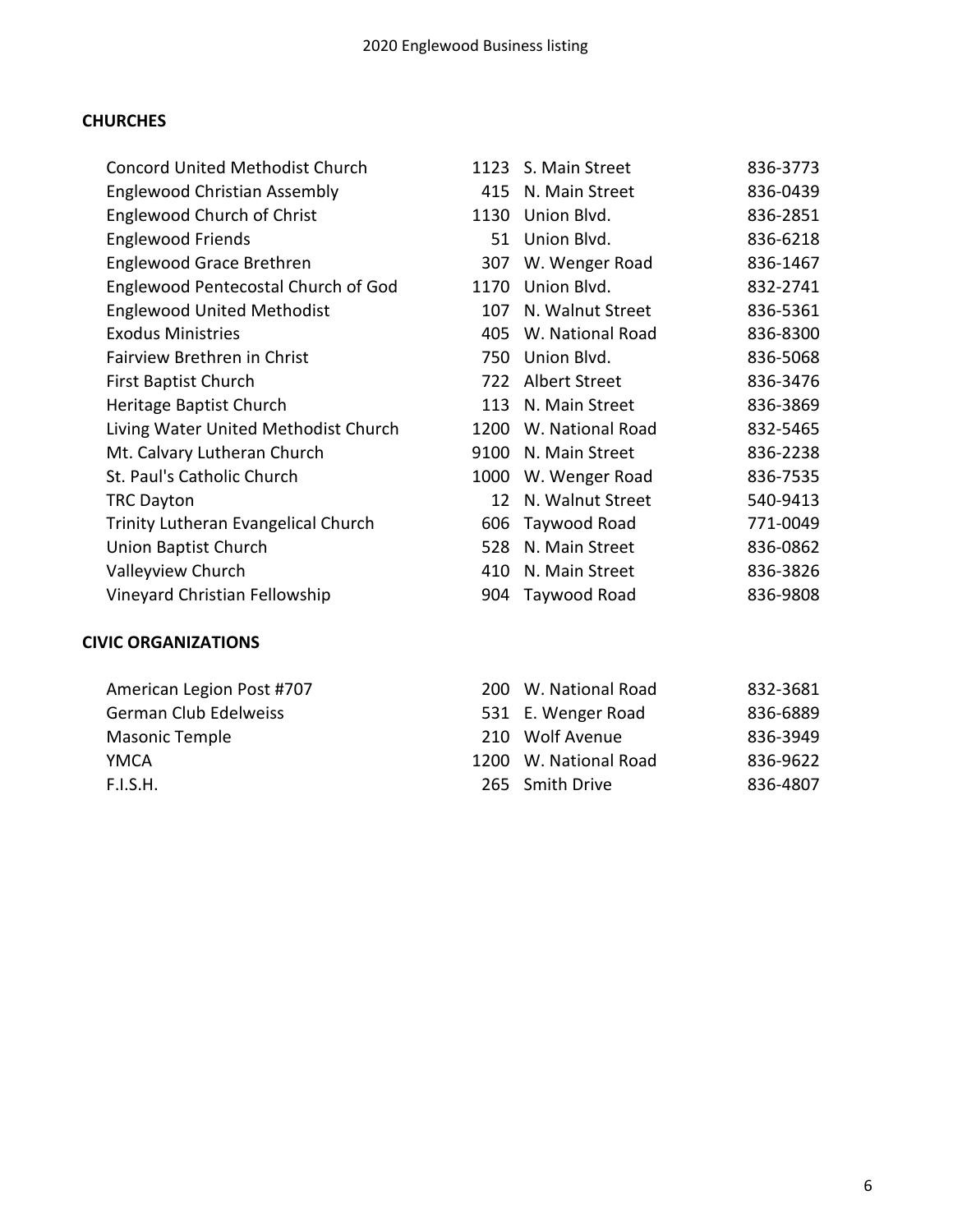## **CONTRACTORS**

## **Construction/Electric/HVAC/Plumbing**

| Air Source One                                  | 18   | N. Main Street    | 474-9847 |
|-------------------------------------------------|------|-------------------|----------|
| <b>American Trademark Construction Services</b> | 200  | Lau Parkway       | 832-8885 |
| APEX Mechanical Systems Inc.                    | 453  | E. Wenger Road    | 836-8200 |
| <b>Beeco Plumbing</b>                           | 275  | <b>Huls Drive</b> | 836-0413 |
| <b>Boone Builders and Restoration</b>           | 4500 | W. Wenger Road    | 540-1900 |
| <b>Carra Building Corporation</b>               | 335  | <b>Huls Drive</b> | 836-0251 |
| Clayton Electric                                | 405  | S. Main Street    | 836-0219 |
| <b>Creative Countertops</b>                     | 477  | E. Wenger Road    | 238-3766 |
| Double Jay Construction                         | 25   | Harrisburg Drive  | 832-3123 |
| <b>Englewood Glass</b>                          | 9    | S. Walnut Street  | 836-4441 |
| <b>Evans Plumbing</b>                           | 355  | <b>Huls Drive</b> | 832-8723 |
| Garber Electric                                 | 100  | Rockridge Road    | 771-5202 |
| <b>Gostomsky Masonry</b>                        | 14   | S. Walnut Street  | 836-0738 |
| J.T. Tile & Marble                              | 4860 | W. Wenger Road    | 836-1444 |
| Kuck, J.L.                                      | 100  | Harrisburg Drive  | 836-0081 |
| <b>Leonard Mechanical Services</b>              | 145  | Harrisburg Drive  | 832-7070 |
| Schmitt, Joe Plumbing                           | 500  | Alta Avenue       | 836-3086 |
| <b>Spears Mechanical Systems</b>                | 123  | W. National Rd    | 540-9093 |
| <b>TB &amp; Sons Construction</b>               | 405  | E. Wenger Road    | 305-3029 |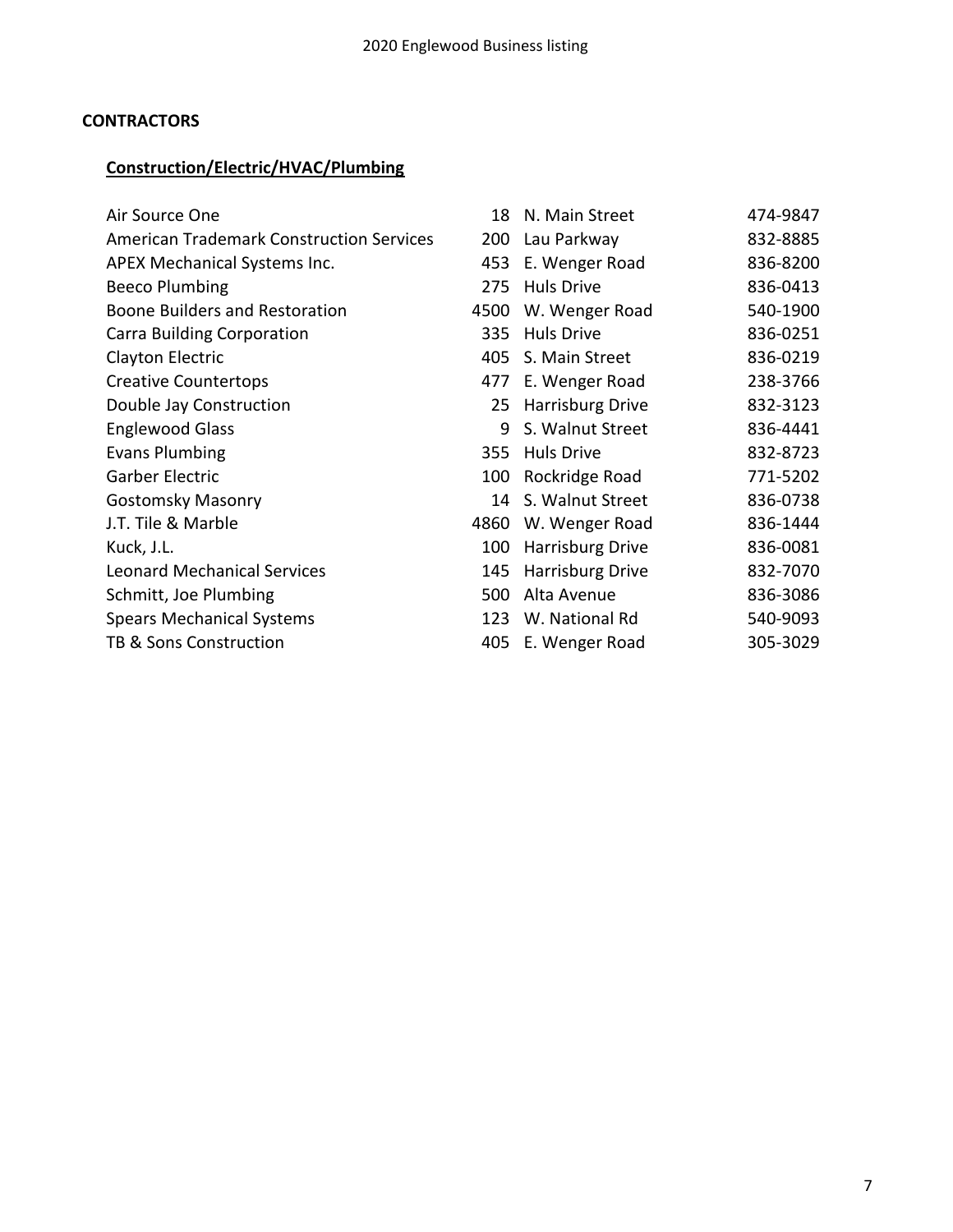#### **FINANCIAL**

## **Accounting/Investment**

| Ault, Henderson & Lewis CCPA's  | 310 Union Blvd.      | 836-2163 |
|---------------------------------|----------------------|----------|
| H & R Block                     | 320 W. National Road | 836-3541 |
| Kruezer, Fred P. CPA            | 5 W. Wenger Road     | 832-0620 |
| Meyer, S.J. & Assoc.            | 370 Huls Drive       | 832-5209 |
| Roth & Company                  | 215 W. National Rd.  | 836-9984 |
| <b>Edward Jones Investments</b> | 705 W. National Road | 836-5806 |

## **Banks/Credit Unions**

|     |                | 836-3991                                                                                                                                                                                                                                                                      |
|-----|----------------|-------------------------------------------------------------------------------------------------------------------------------------------------------------------------------------------------------------------------------------------------------------------------------|
|     |                | 836-2658                                                                                                                                                                                                                                                                      |
|     |                | 341-7985                                                                                                                                                                                                                                                                      |
|     |                | 836-2605                                                                                                                                                                                                                                                                      |
|     |                | 832-0043                                                                                                                                                                                                                                                                      |
|     |                | 832-2521                                                                                                                                                                                                                                                                      |
|     |                | 223-4943                                                                                                                                                                                                                                                                      |
|     |                | 836-0928                                                                                                                                                                                                                                                                      |
|     |                | 836-5156                                                                                                                                                                                                                                                                      |
|     | N. Main Street | 832-2722                                                                                                                                                                                                                                                                      |
|     |                | 832-8200                                                                                                                                                                                                                                                                      |
|     |                | 836-4789                                                                                                                                                                                                                                                                      |
| 950 |                |                                                                                                                                                                                                                                                                               |
|     |                | 524 Snowglen Drive<br>604 Taywood Road<br>415 W. National Road<br>310 W. National Road<br>330 W. National Road<br>800 W. National Road<br>175 W. Wenger Road<br>511 W. National Road<br>175 W. National Road<br>9200<br>525 W. National Road<br>7725 Hoke Road<br>Union Bvld. |

## **Cash Advance**

| Advance America Cash Advance | 606 Taywood Road     | 836-0969 |
|------------------------------|----------------------|----------|
| Eagle Financial Services     | 500 W. National Road | 836-1400 |
| First American Cash Advance  | 320 W. National Road | 836-6399 |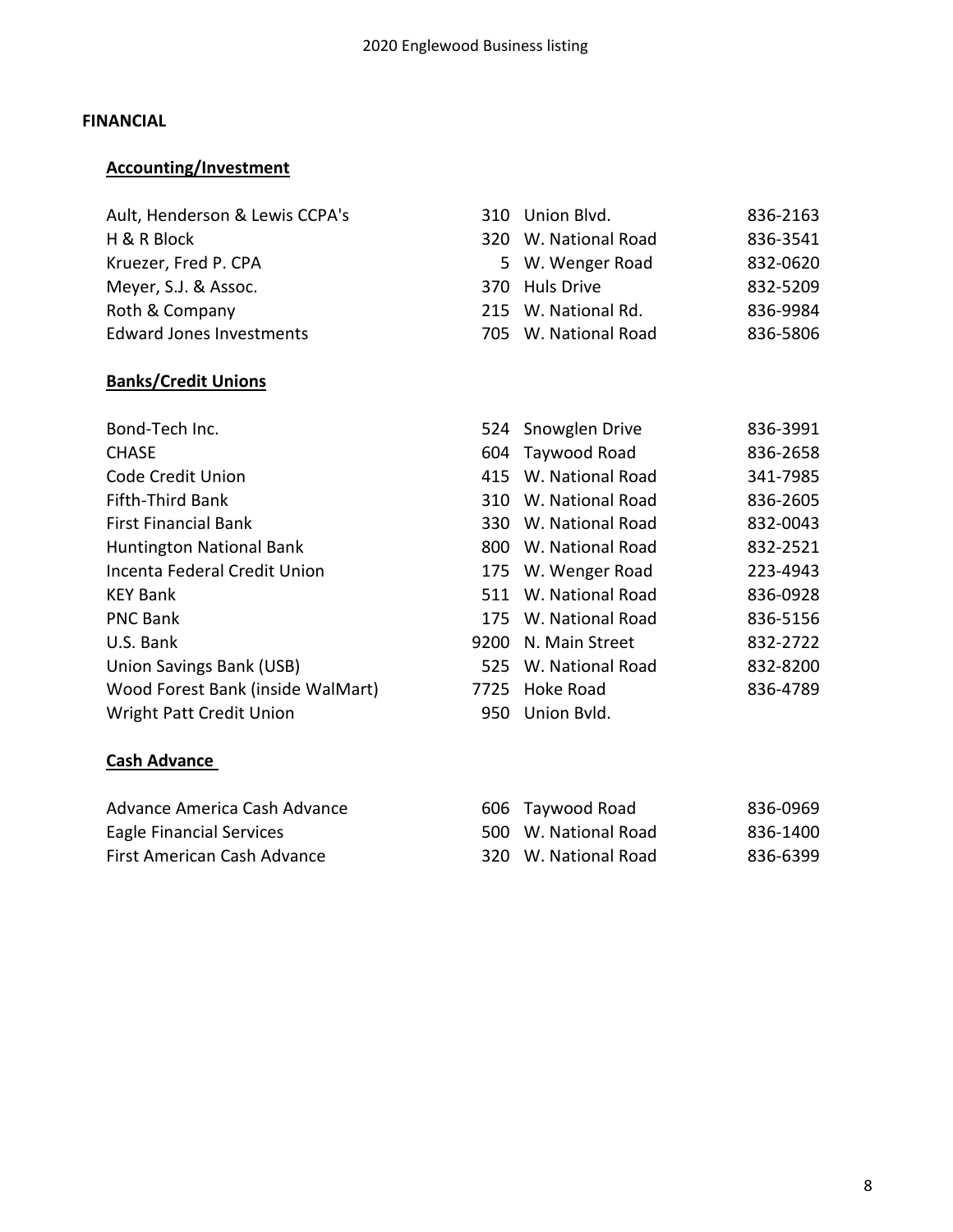## **HEALTH & HUMAN SERVICES**

## **Day Care**

| Kinder Care      | 418 W. Wenger Road | 836-8002 |
|------------------|--------------------|----------|
| LaPetite Academy | 100 W. Wenger Road | 832-2891 |

## **Dentists**

| <b>Artistic Dental Lab</b>           |      | 10 S. Walnut Street     | 832-0823 |
|--------------------------------------|------|-------------------------|----------|
| DeMoss, Angela (Pediatric Dentistry) | 120  | W. Wenger Road          | 836-1206 |
| <b>Englewood Dental Center</b>       | 625  | W. National Road #B     | 836-7911 |
| Espeleta, Karl DDS                   | 110  | W. Wenger Road          | 836-6066 |
| <b>Family Care Dentistry</b>         | 320  | Union Blvd.             | 836-3565 |
| Fanz, Beverly J., DDS                |      | 625 W. National Road #B | 836-7911 |
| Gray, Scott DDS                      | 214  | W. National Road        | 836-4747 |
| <b>Hoke Road Dental</b>              | 7701 | Hoke Road               | 832-8000 |
| Hurst, James DDS                     | 9000 | N. Main Street #207     | 836-7282 |
| McKinney, Theresa DDS                |      | 16 W. Wenger Road       | 836-9631 |
| Northmont Dental                     |      | 16 W. Wenger Road       | 836-6066 |
| Pierce, Gary DDS                     | 130  | W. Wenger Road          | 836-4200 |
| Pope, Ted DDS                        | 16   | W. Wenger Road          | 832-2087 |
| Shaw, Randolph DDS                   | 1080 | Union Blvd.             | 836-7592 |
| Shira, Ross DDS                      | 211  | W. National Road        | 836-3117 |
| Vitangeli, Dr. Louis & Dominic       | 320. | Union Blvd.             | 836-3565 |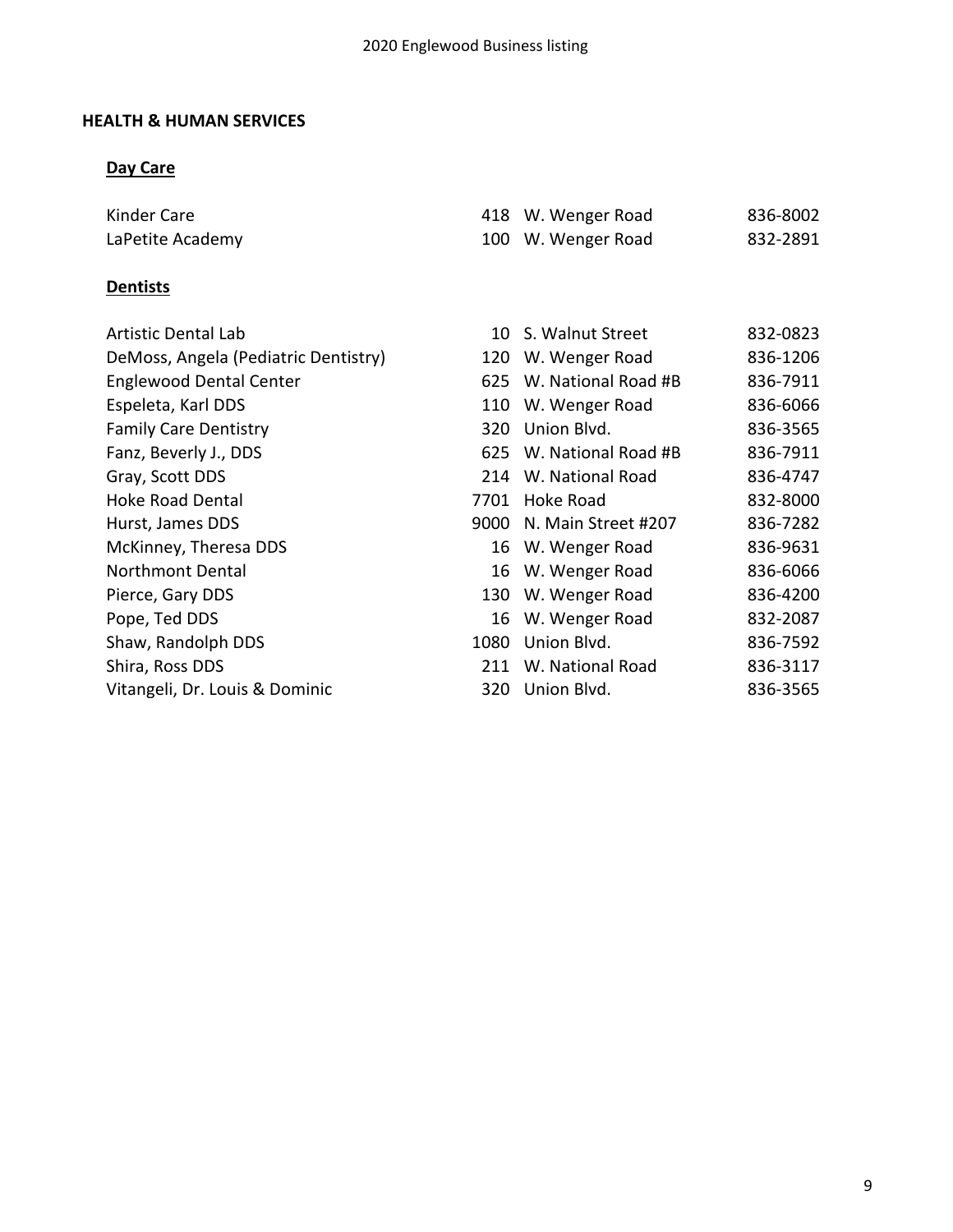## **Doctors- Medical Services**

| Advanced Cardiology - Suite #200                | 9000 | N. Main Street                 | 832-1095 |
|-------------------------------------------------|------|--------------------------------|----------|
| Bernie, Bruce J. MD                             | 16   | W. Wenger Road                 | 836-9914 |
| Bone & Joint Surgeons Inc. - Suite #303         | 9000 | N. Main Street                 | 836-3118 |
| Chunduri, Ramamohan MD                          | 1230 | Union Blvd.                    | 836-7130 |
| Clark, Robert W. DO                             | 12   | W. Wenger Road #6              | 836-1288 |
| Collins, Donald MD                              | 211  | W. National Road               | 208-8100 |
| Dayton Head & Neck Surgeons                     | 9000 | N. Main Street #201            | 832-1772 |
| Dayton Orthopedic Center                        | 9000 | N. Main Street #401            | 836-4042 |
| Deenadayalu, Paul R. MD                         | 120  | W. Wenger Road                 | 836-9921 |
| Dermatologists of Southwest Ohio                | 9000 | N. Main Street #321            | 836-0500 |
| Derrick, Dava Family Medical Care #400          | 1250 | W. National Road               | 836-5165 |
| <b>Englewood After Hrs. Care. Opens 6:30 pm</b> | 9000 | 9000 N. Main (Rear)            | 836-7211 |
| <b>Englewood Health Center</b>                  | 1250 | W. National Road               | 836-5402 |
| Englewood Optometry - Dr. Loesch                | 5    | W. Wenger Road                 | 836-6621 |
| Family Physicians of Englewood Suite #300       | 9000 | N. Main Street                 | 836-5100 |
| <b>First Care</b>                               | 650  | <b>Harco Drive</b>             | 540-1882 |
| <b>Family Medical Care LLC</b>                  | 1250 | W. National Road #400          | 836-5165 |
| Gem City Surgical Assoc.                        | 9000 | N. Main Street #233            | 832-9310 |
| <b>Gem City Urologists</b>                      | 9000 | N. Main Street #333            | 832-8400 |
| Hamilton, Michael E. MD                         | 5    | N. Main Street                 | 836-1141 |
| <b>Hometown Urgent Care. Closes at 7:00 pm</b>  | 7709 | <b>Hoke Road</b>               | 836-4000 |
| Hooks Oxygen & Medical Equipment                | 606  | Taywood Road #20               | 836-2141 |
| Huey & Weprin OB/GYN Inc.                       | 20   | W. Wenger Road #2              | 771-5100 |
| Kelman Eye Care                                 | 9000 | N. Main Street #205            | 836-6299 |
| <b>Kettering Sports Medicine</b>                | 1250 | W. National Road #200          | 832-8982 |
| <b>Kettering Wellness</b>                       | 1250 | W. National Road #300          | 771-5100 |
| Kreusch Chiropractic                            | 5    | Jefferson Street               | 836-3313 |
| Life Stages/Samaritan Centers for Women         | 9000 | N. Main Street #232            | 277-8988 |
| Little Clinic - Inside KROGERS Until 7:30 pm    |      | 885 Union Blvd.                | 832-4091 |
| Mahajan, MK & Associates                        | 9000 | N. Main Street #301            | 836-7666 |
| Main Street Family Practice                     | 9000 | N. Main Street #403            | 836-5171 |
| Mannarino, Frank, Sports Medicine               |      | 1250 W. National Road #100A    | 298-4417 |
| McDowell, Claire                                |      | 120 W. Wenger Road             | 836-9921 |
| Mesker, Dennis & David                          | 9000 | N. Main Street                 | 208-8100 |
| Miami Valley North Hospital                     | 9000 | N. Main Street                 | 734-6784 |
| Miami Valley North Health Ctr.                  | 9000 | N. Main Street                 | 276-6784 |
| <b>Miami Valley North Emergency</b>             | 9000 | <b>Heathcliff Rd. Entrance</b> | 734-8784 |
| Miracle Ear                                     | 7726 | Hoke Road                      | 550-3058 |
| Molfenter, Gerald MD                            |      | 120 W. Wenger Road             | 836-9921 |
| Montgomery Orthopedic Surgeons                  | 9000 | N. Main Street #227            | 278-4784 |
| Mote, Evelyn MD                                 | 1250 | W. National Road #400          | 836-5165 |
|                                                 |      |                                |          |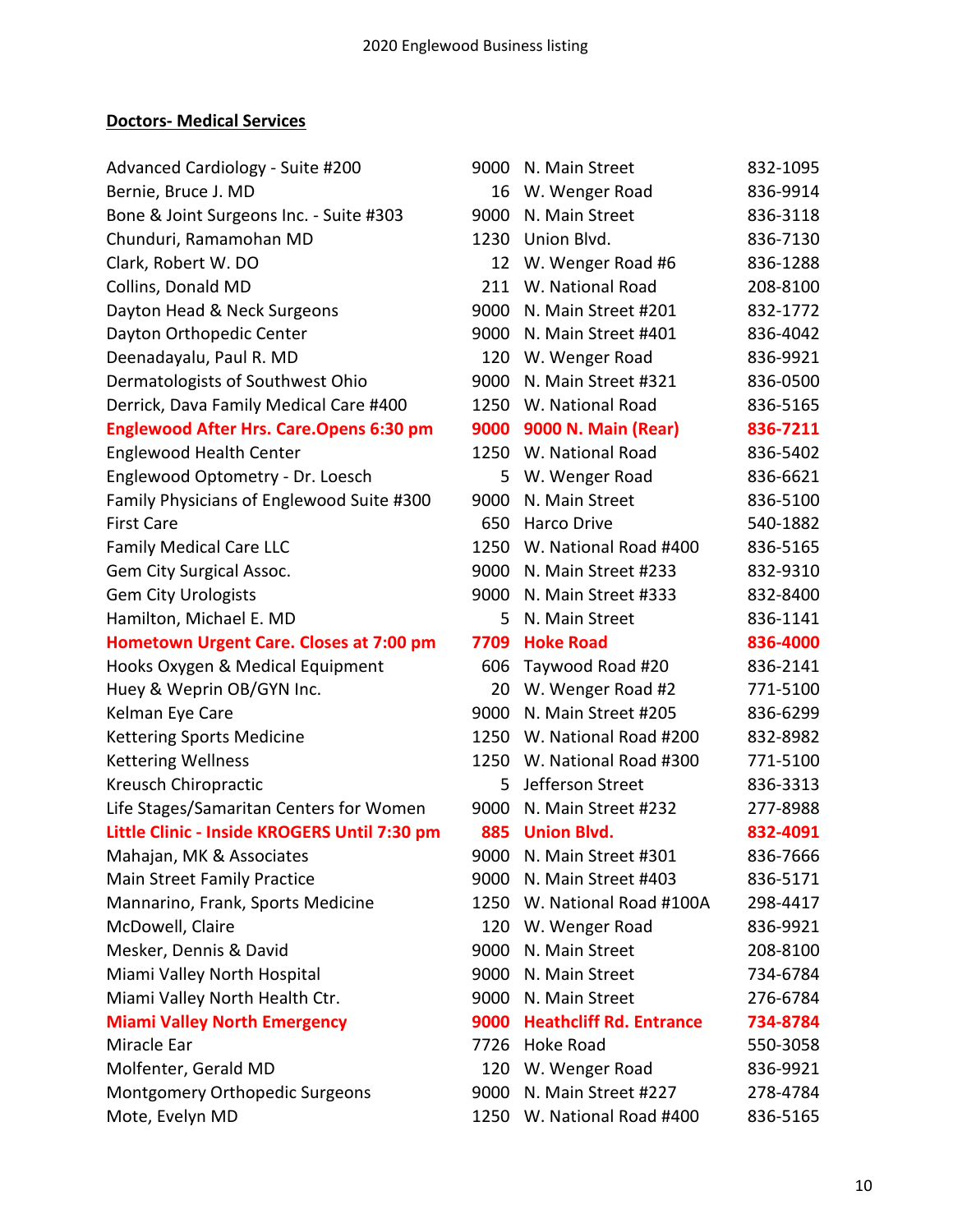## **Doctors- Medical Services - cont'd**

| Northwest Dayton Pediatrics                | 120  | W. Wenger Road        | 836-9921 |
|--------------------------------------------|------|-----------------------|----------|
| Ohio Sleep & Pulmonary Center              | 50   | <b>Hillside Court</b> | 836-5356 |
| <b>Optical Fashions</b>                    | 7728 | Hoke Road             | 832-0044 |
| Osborn, Claire Family Medical Care         | 1250 | W. National Road #400 | 836-5165 |
| Palmer, Gary & Greg                        | 5.   | W. Wenger Road        | 832-7555 |
| Paul, Douglas DO                           | 9000 | N. Main Street #233   | 832-9310 |
| Pelsor, Donald A. MD                       | 120  | W. Wenger Road        | 832-9921 |
| Petry, Jeffrey MD                          | 211  | W. National Road      | 208-8100 |
| Premier Health Urgent Care. Until 10:00 pm | 1130 | <b>S. Main Street</b> | 208-6879 |
| Ramig, David DPM                           | 9000 | N. Main Street #203   | 435-6585 |
| Sandhir, Bihu MD                           | 1250 | W. National Road #700 | 836-5402 |
| <b>Shank Chiropractic Clinic</b>           | 713  | Taywood Road          | 558-1256 |
| Sobol, Todd MD                             | 9000 | N. Main Street #303   | 836-8063 |
| Stein, Alvin                               | 9000 | N. Main Street #303   | 836-8063 |
| Studebaker, James D. OD                    | 639  | W. National Road      | 836-3041 |
| Studebaker, Joseph OD                      | 639  | W. National Road      | 836-3041 |
| Teague, Albert Chiropractor                | 100  | W. National Road      | 832-1000 |
| Weinburg, Marcus Cardio Medical Group      | 9000 | N. Main Street #402   | 832-2661 |
|                                            |      |                       |          |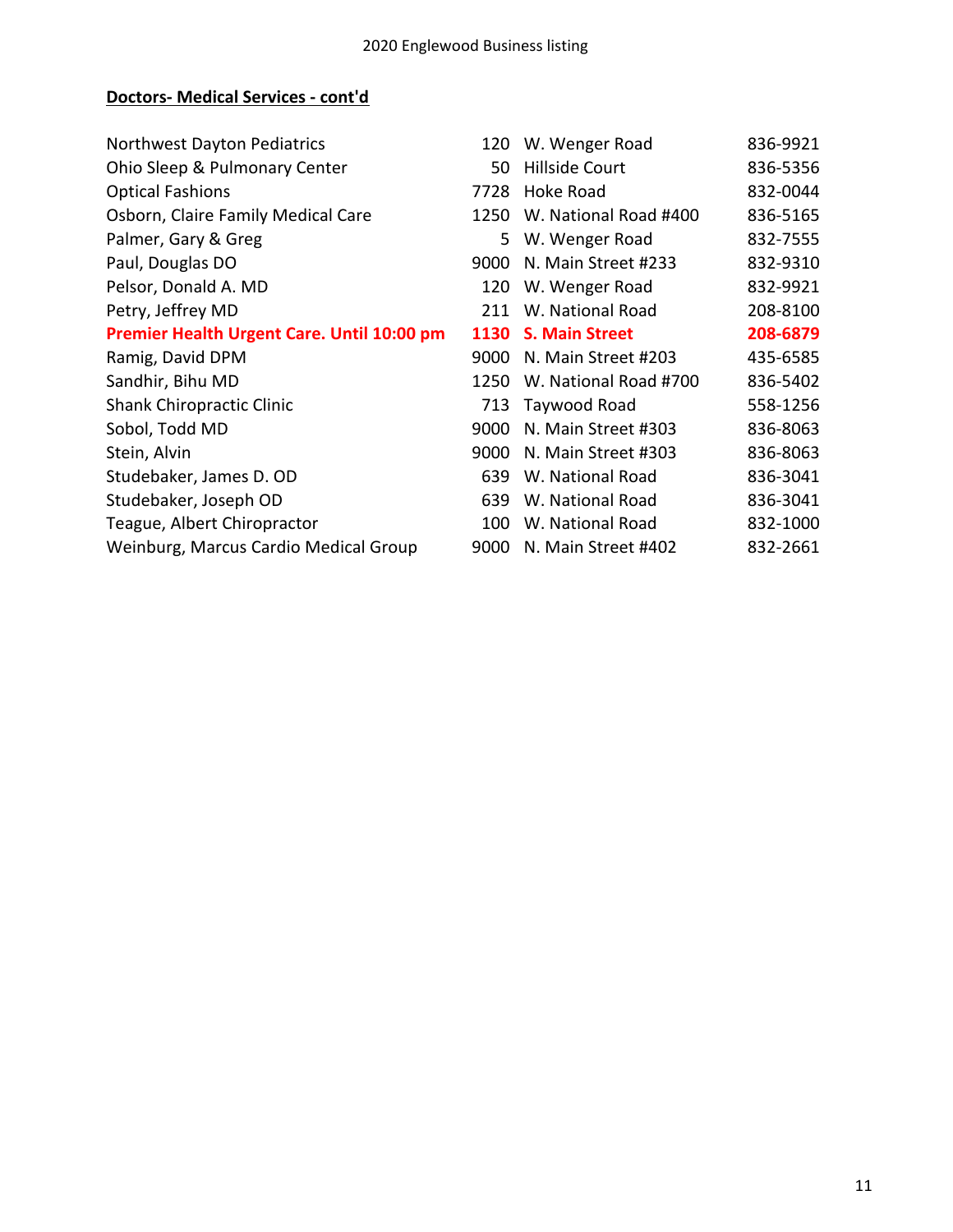## **Nursing Centers/Home Care**

| Brookdale Place of Englewood                 |     | 95 W. Wenger Road    | 836-9617 |
|----------------------------------------------|-----|----------------------|----------|
| <b>Englewood Square Senior Apartments</b>    |     | 150 Chris Drive      | 836-4117 |
| Englewood Village Apts. for the Ederly       |     | 1000 Taywood Road    | 836-0339 |
| <b>Grace Brethren Village Senior Housing</b> |     | 1010 Taywood Road    | 836-4011 |
| <b>Kare Solutions</b>                        |     | 125 Harrisburg Drive | 540-9329 |
| Liberty Nursing Center of Englewood          |     | 425 Lauricella Court | 836-5143 |
| <b>Medicare Planning</b>                     | 211 | N. Main Street       | 504-9999 |
| <b>Sterling House</b>                        |     | 350 Union Blyd.      | 832-8500 |
| <b>Trilogy "Memory Care" Facility</b>        | 590 | W. National Road     | 836-3149 |
| <b>Trilogy "Skilled Care" Facility</b>       | 600 | W. National Road     | 836-3149 |
| Visiting Angels Home Health Acre             | 15  | W. National Road #1  | 855-7777 |

## **Funeral Homes**

| Kindred Funeral Home | 400 Union Blvd.    | 832-2600 |
|----------------------|--------------------|----------|
| Tobias Funeral Home  | 675 W. Wenger Road | 832-2381 |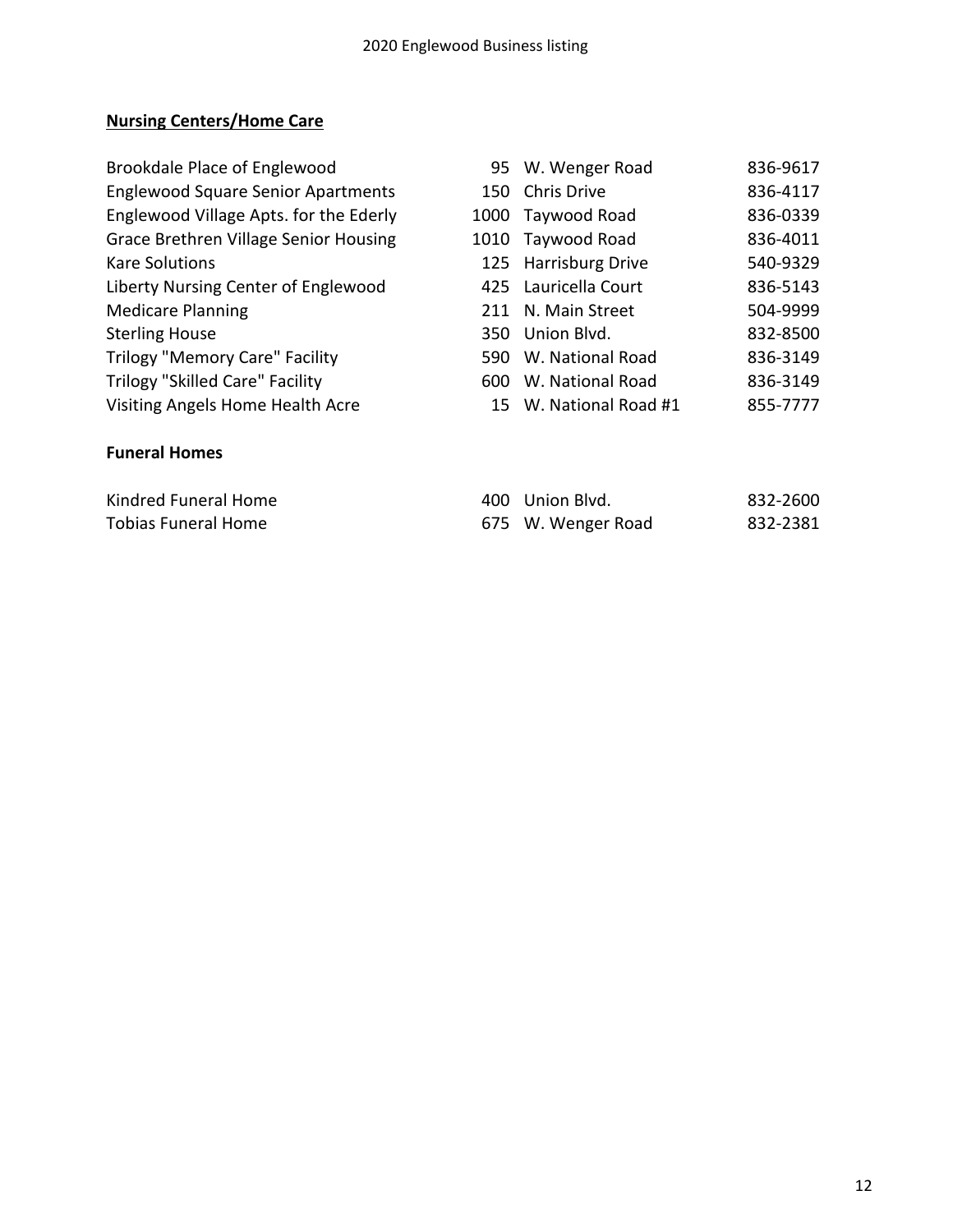## **INDUSTRY & COMMERCE**

| <b>Logistics</b> - Trucking/Storage/Warehousing<br>Dayton Origin |                | 30 Lau Parkway          | 832-9530 |
|------------------------------------------------------------------|----------------|-------------------------|----------|
| DHL/Excel Logistics/Dannon                                       |                | 57-71 Lau Parkway       | 836-7023 |
|                                                                  |                |                         |          |
| <b>Manufacturing/Production</b>                                  |                |                         |          |
| <b>Apex Mechanical Systems</b>                                   |                | 453 E. Wenger Road      | 836-8200 |
| <b>Capstone Games</b>                                            | 339            | <b>Smith Drive</b>      |          |
| C & W Swiss                                                      | 100            | Metro                   | 836-3842 |
| Crossroads Machine (CMI Technology Inc.)                         | 65             | Haas Drive              | 832-2000 |
| <b>Dynamic Machine Works</b>                                     | 140            | Harrisburg Drive        |          |
| Eaton Compressor (Airbase Industries)                            | 1000           | <b>Cass Drive</b>       | 540-1140 |
| <b>Faraday Technology</b>                                        | 315            | <b>Huls Drive</b>       | 836-7749 |
| Fastenal                                                         | 337            | Smith Drive             | 832-1510 |
| <b>GAPI USA</b>                                                  | 300            | <b>Huls Drive</b>       | 836-0080 |
| Hart & Cooley                                                    | 1              | Lau Parkway             | 832-7800 |
| Hematite                                                         |                | 300 Lau Parkway         |          |
| <b>Homestretch Automation</b>                                    | 140            | <b>Harrisburg Drive</b> | 540-1914 |
| JOYCE (International Bellows & Covers)                           | $\overline{2}$ | <b>Ferrari Court</b>    |          |
| Kananwha Scales                                                  | 35             | <b>Haas Drive</b>       | 836-5440 |
| LIPO Technologies/Vantage                                        | 707            | <b>Harco Drive</b>      | 264-1222 |
| Lite-Flex                                                        | 100            | <b>Holiday Drive</b>    | 836-7025 |
| <b>Midwest Metrology</b>                                         | 341            | Smith Drive             | 832-0965 |
| Midwest Motors & Manufacturing                                   | 155            | Haas Drive              | 572-5014 |
| <b>Nissin Precision North American</b>                           | 375            | Union Blvd.             | 836-1910 |
| <b>Pro-Fab Unlimited</b>                                         | 343            | Smith Drive             | 832-0343 |
| Prosthetic Design/Dayton Artificial Limb                         | 700            | Harco Drive             | 836-1464 |
| <b>Ratliff Metal Spinning</b>                                    | 40             | Harrisburg Drive        | 503-8385 |
| SK Tech, Inc.                                                    | 200            | <b>Metro Drive</b>      | 836-3535 |
| TSI (Tom Smith Industries)                                       | 500            | Smith Drive             | 832-1555 |
| Unified Screening & Crushing                                     | 200            | Cass Drive              | 836-3201 |
| <b>Warren Pump Supply</b>                                        | 345            | <b>Huls Drive</b>       | 771-0055 |
| VAP (Value Added Packaging)                                      | 44             | Lau Parkway             | 832-9595 |
| Weiffenbach Marble Co.                                           | 150            | Lau Parkway             | 832-7055 |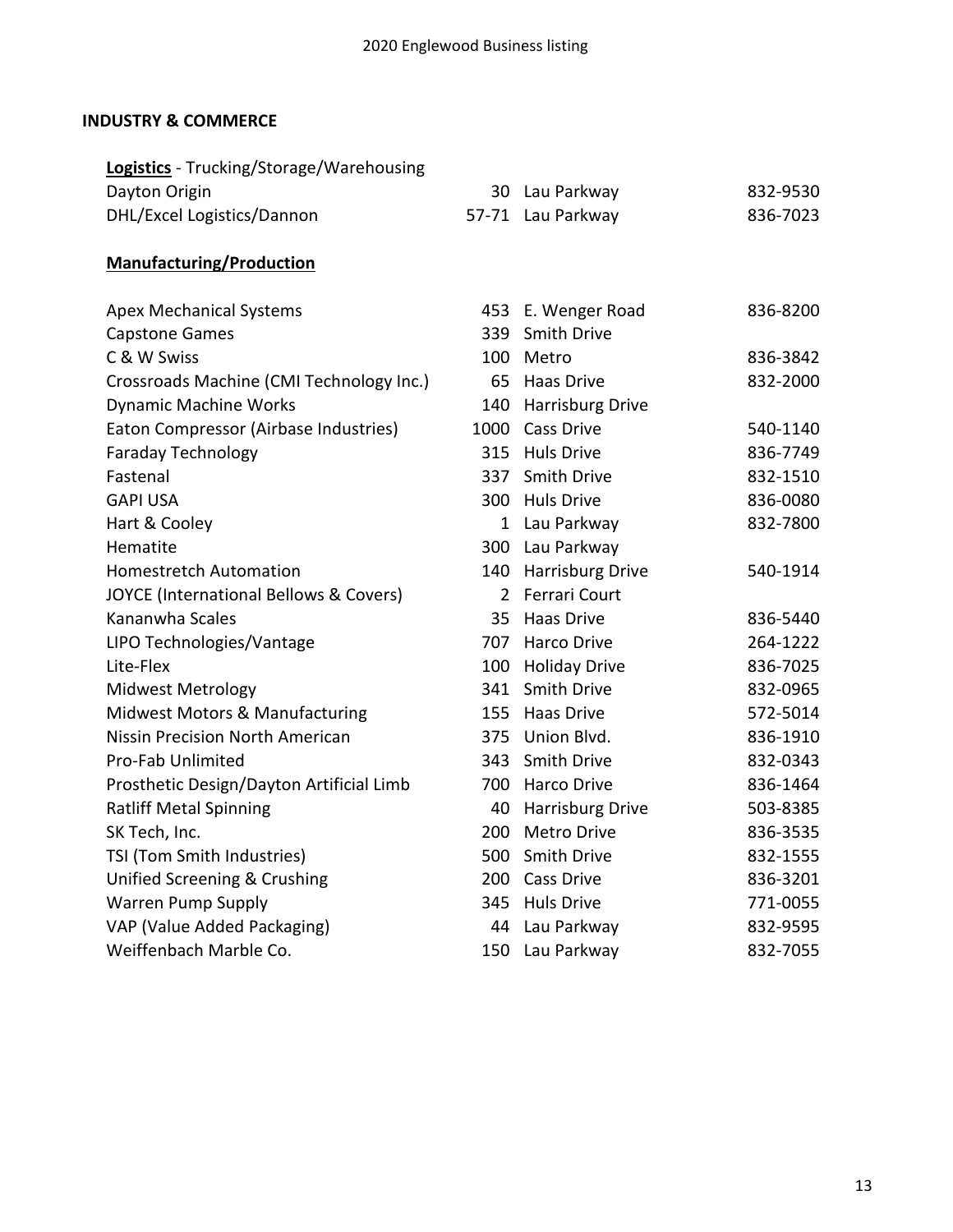## **Misc. Businesses**

| <b>Aftermath Services LLC</b>         |              | 305 Smith Drive          | 458-0815     |
|---------------------------------------|--------------|--------------------------|--------------|
| All American Property Services        |              | 1100 S. Union Blvd.      | 836-3454     |
| Alscape Land Design                   |              | 911 Taywood Rd.          | 475-7523     |
| <b>Bath Image</b>                     |              | 120 N. Main Street       | 832-0427     |
| Beeber Pharmacies Inc./Teresa P. Hall | 600          | Union Blvd.              | 836-6331     |
| Champion Equipment & Supply           |              | 340 N. Main Street       | 836-8818     |
| Cadillac Coffee                       |              | 321 Smith Drive          | 800-438-6900 |
| Danny's Carpets                       | 65           | Union Blvd.              | 836-1157     |
| Dayton Media Technologies             | 313          | <b>Smith Drive</b>       | 836-8700     |
| Dayton Origin Distribution Center     |              | 30 Lau Parkway           | 832-9350     |
| Debbie's Staffing                     | 313          | <b>Smith Drive</b>       | 630-4002     |
| <b>Display Dynamics</b>               | $\mathbf{1}$ | <b>Display Point</b>     | 832-2830     |
| <b>Empowered Community Services</b>   | 500          | Union Boulevard          |              |
| <b>Englewood Rental</b>               |              | 31 Brussels Avenue       | 832-1908     |
| Expressions Studio - Suite #16        |              | 320 W. National Road     | 836-3288     |
| <b>EZ Cleaners</b>                    | 9            | Beckenham Road           | 836-5531     |
| Five Star Store It                    | 7533         | Salem Avenue             | 832-1213     |
| Full Circle Brewing Co.               |              | 324 Union Blvd.          | 241-6027     |
| <b>GAME</b>                           |              | 125 W. National Rd       |              |
| unoccupied                            |              | 85 Harrisburg Drive      | 836-8800     |
| Ideal Image                           | 115          | Haas Drive/425 Smith Dr. | 832-1660     |
| Image Industries                      |              | 305 Smith Drive          | 832-7969     |
| Iron Clad Tint Company                |              | 593 S. Main Street       | 540-8204     |
| Kreg Therapeutics Inc.                |              | 335 Smith Drive          | 866-760-5734 |
| M & B Storage                         | 106          | Jefferson Street         | 836-6700     |
| <b>Northmont Printing</b>             |              | 14 W. National Road      | 836-8565     |
| <b>PPG Coatings Services</b>          |              | 45 Lau Parkway           | 235-2811     |
| Slot Machines Ltd.                    | 75           | <b>Harrisburg Drive</b>  | 836-5609     |
| <b>Swigart's Electric Motors</b>      | 811          | Woodlawn Avenue          | 836-5292     |
| <b>Tradeshow Services</b>             |              | 245 Huls Drive           | 832-0144     |
| <b>UPS Store</b>                      |              | 893 S. Main Street       | 832-1800     |
| Webb & Sons Sewing Machines Sales     | 225          | <b>Smith Drive</b>       | 890-6534     |
| <b>Yipes Stripes</b>                  | 36           | <b>Haas Drive</b>        | 836-9473     |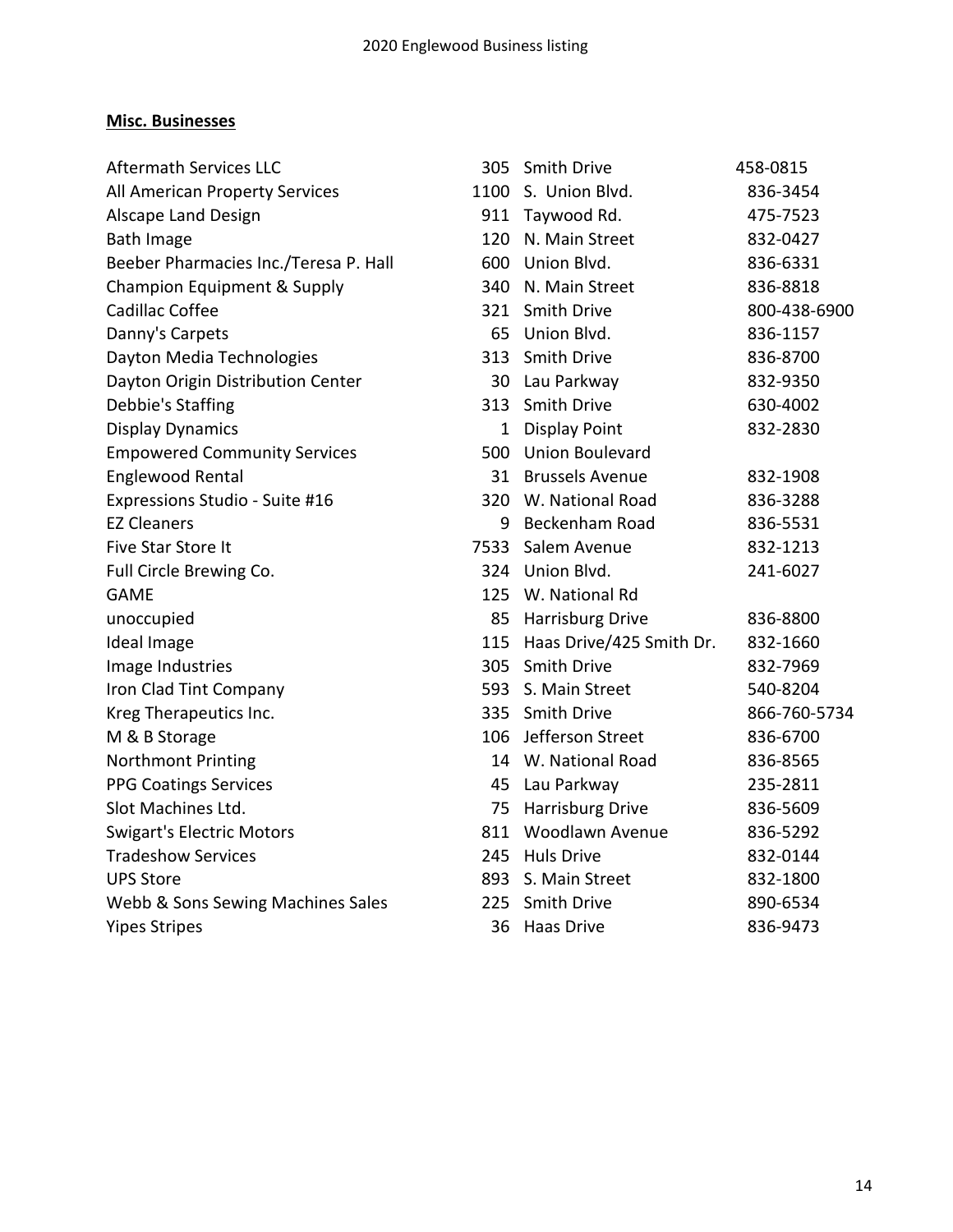## **LODGING & HOUSING**

## **Apartments**

| Carriage House of Englewood                        |     | 601 W. Wenger Road  | 832-1875 |
|----------------------------------------------------|-----|---------------------|----------|
| <b>Cedargate Apartments</b>                        |     | 701 Union Blvd.     | 832-2884 |
| The Chatteau                                       |     | 711 W. Wenger Road  | 832-0870 |
| <b>Chestnut Woods Apartments</b>                   |     | 124 Chestnut Street | 241-8145 |
| <b>Englewood Square Senior Citizens Apartments</b> | 150 | Chris Drive         | 836-4117 |
| Englewood Village Apartments for the Ederly        |     | 1000 Taywood Road   | 836-0339 |
| <b>Gateway Village Apartments</b>                  |     | 1206 Union Blvd.    | 836-8239 |
| Grace Brethren Village Senior Citizen Housing      |     | 1010 Taywood Road   | 836-4011 |
| Parkville Apartments                               |     | 1100 Taywood Road   | 388-1561 |
| <b>Shadowood Apartments</b>                        |     | 519 S. Main Street  | 352-6466 |
| Villas of Englewood                                | 507 | S. Main Street      | 836-1324 |
| Vineyards Apartments, The                          | 840 | Union Blvd.         | 832-1767 |

## **Hotels/Motels**

| Best Western                 | 20 Rockridge Road   | 832-2222 |
|------------------------------|---------------------|----------|
| Clarion Inn - Dayton Airport | 10 Rockridge Road   | 832-1234 |
| Comfort Inn & Suites         | 9305 N. Main Street | 836-9400 |
| Hampton Inn & Suites         | 180 Rockridge Road  | 832-3333 |
| Motel 6                      | 9325 N. Main Street | 836-8339 |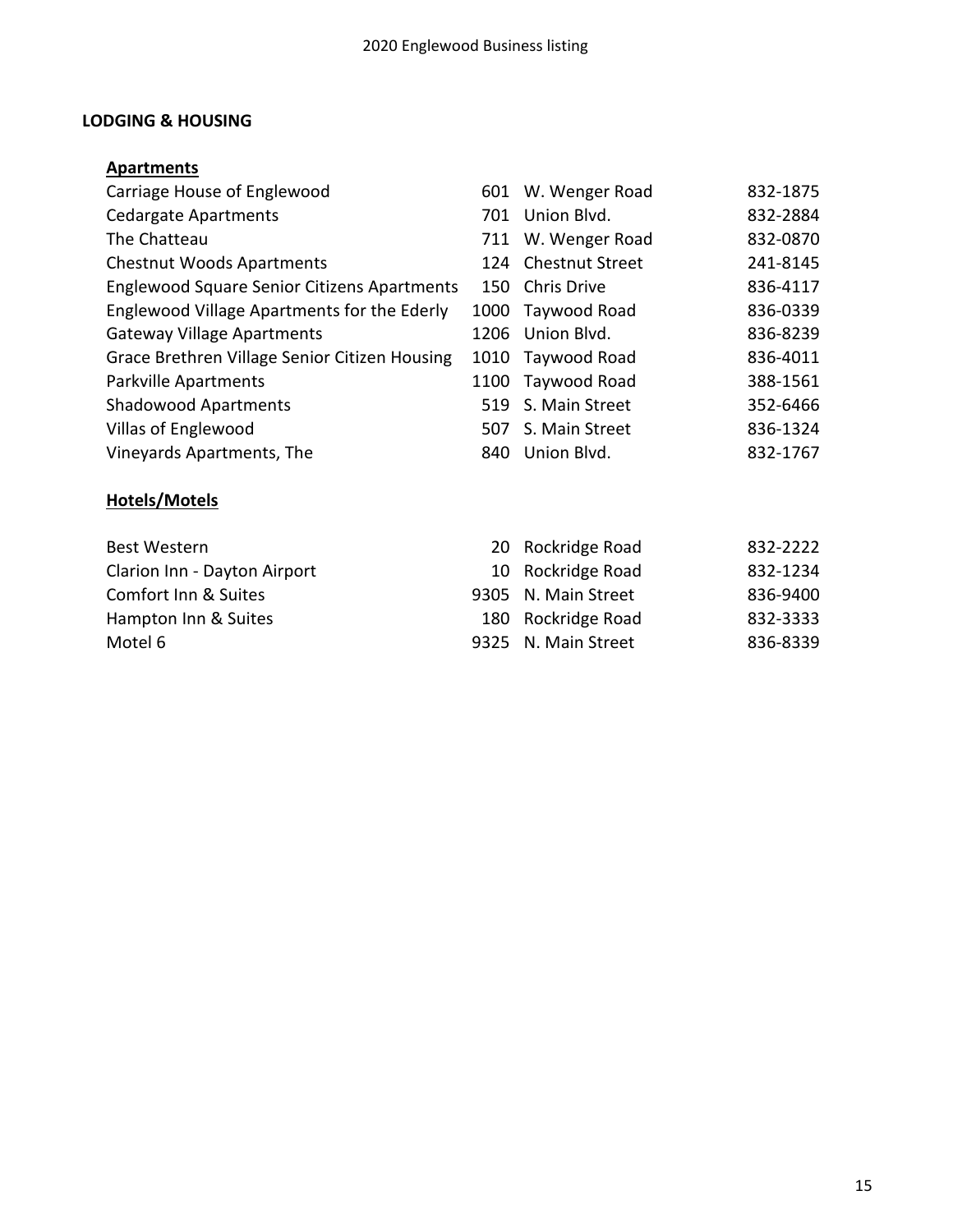## **PERSONAL**

## **Barbers, Salons, Spas, Tanning**

| <b>About Face Salon</b>                 |      | 21 W. Wenger Road     | 836-1338 |
|-----------------------------------------|------|-----------------------|----------|
| Abracadabra Hair Stylists               | 101  | W. National Road      | 836-4188 |
| Aje's Hair Braiding                     | 21   | N. Main Street        |          |
| Bellezza Hair Salon                     |      | 725 W. National Road  | 836-6930 |
| Castilian & Company                     |      | 848 Union Blvd.       | 836-9671 |
| DA-VI Nails - (Inside Walmart)          |      | 7725 Hoke Road        | 836-2299 |
| <b>Dazzling Nails</b>                   | 16   | N. Main Street        | 832-2002 |
| Destress Xpress Massage LLC             | 108  | N. Main Street        | 307-0299 |
| Diversiti Hair & Day Spa                | 37   | <b>Hillside Court</b> | 832-2887 |
| <b>Englewood Barbers &amp; Stylists</b> | 715  | W. National Road      | 836-6779 |
| <b>Fixation Salon</b>                   | 705  | Taywood Road          | 540-1850 |
| Flamingo TANNING Salon                  |      | 400 W. National Road  | 771-7005 |
| Fresh Cuts Barbershop                   | 10   | S. Walnut Street      |          |
| Gorgeous Already Hair Studio            |      | 300 W. National Road  | 540-9476 |
| <b>Great Clips</b>                      | 809  | Union Blvd.           | 836-8899 |
| <b>Great Clips</b>                      |      | 7707 Hoke Road        | 832-1454 |
| Hair 2 Do                               | 15   | N. Main Street        | 832-0153 |
| Hair Gold Hair                          | 606  | Taywood Road #5       | 771-0516 |
| Impressions Salon & Day Spa             |      | 1230 Union Blvd.      | 836-9000 |
| Jenkins Brothers Barbering              |      | 18 W. National Road   | 836-7773 |
| Karmels Day Spa                         | 556  | S. Main Street        | 275-5500 |
| Little Off The Top                      | 23   | N. Main Street        |          |
| Luminous Nail Spa                       |      | 801 Union Blvd.       |          |
| Mantra Salon & Day Spa                  | 715  | Taywood Road          | 836-4277 |
| Miami Valley Massage Therapy            | 5.   | N. Main Street        | 890-8660 |
| Nails by V                              | 442  | S. Main St.           | 248-7703 |
| Nails 4U                                | 705  | Taywood Road          | 832-0751 |
| Parkside Salon                          | 123  | Union Blvd.           | 836-0028 |
| Sally Beauty Supply                     |      | 1170 S. Main Street   |          |
| Simply Gorgeous Hair & Nails            |      | 606 Taywood Road      |          |
| Smart Style - Inside Walmart            | 7725 | <b>Hoke Road</b>      | 832-0481 |
| <b>Sport Clips</b>                      | 1088 | S. Main Street        | 771-0002 |
| <b>Touchdown Haircuts</b>               | 567  | S. Main Street        | 771-3010 |
| Up Town Hair Studio                     |      | 390 W. National Road  | 832-2111 |
| Yoga Center                             | 3    | S. Main Street        | 825-6466 |
|                                         |      |                       |          |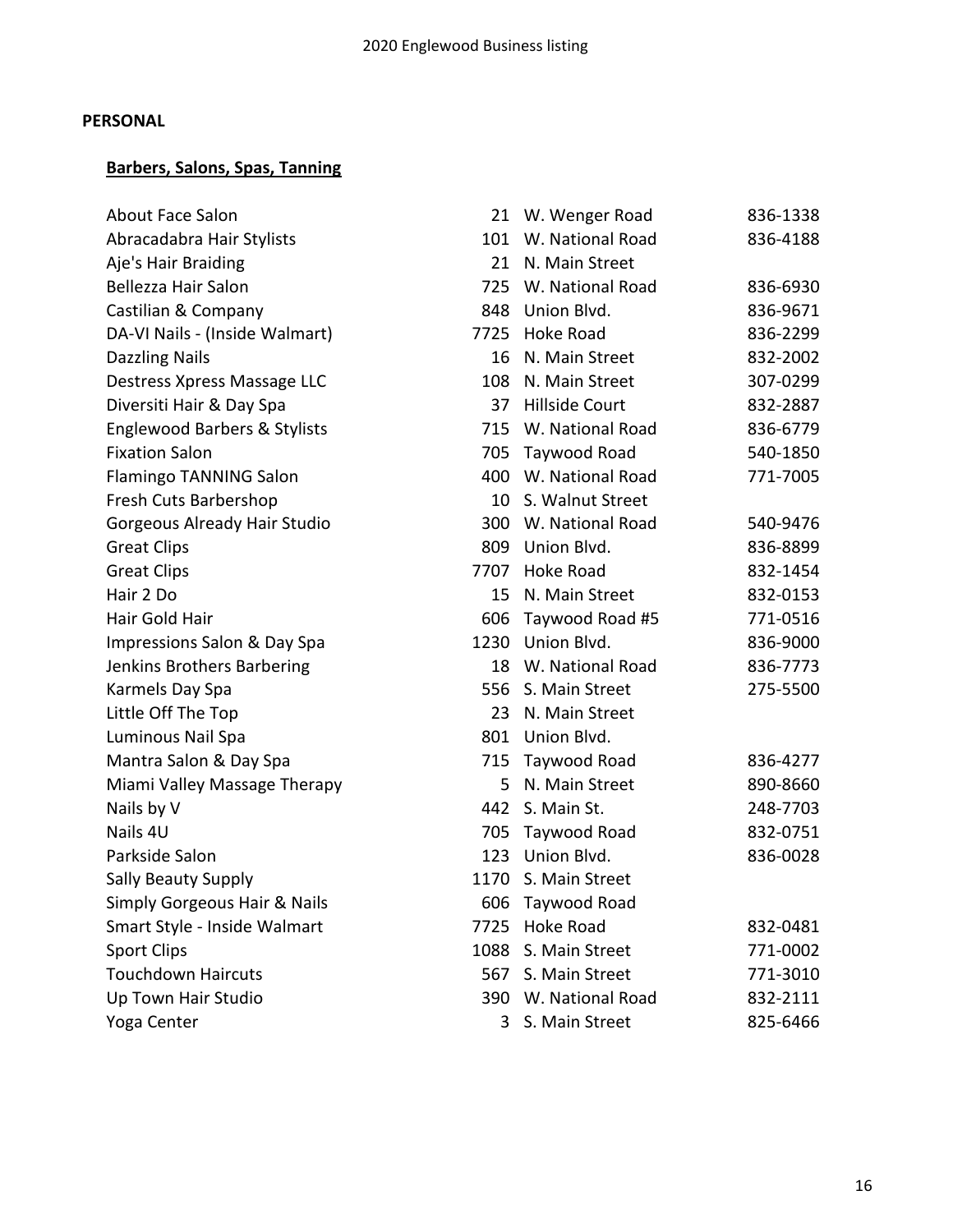## **PETS**

| <b>Pet Stores and Services</b>         |     |                      |          |
|----------------------------------------|-----|----------------------|----------|
| Coats & Tails                          |     | 320 W. National Road | 836-1800 |
| Collette's Pet Salon                   |     | 23 W. Wenger Road    | 832-4944 |
| Dog Shop, The                          | 320 | W. National Road     | 836-1800 |
| Pet Value                              |     | 9 S. Main Street     | 836-5145 |
| Mantra Paws                            | 717 | Taywood Road         | 836-4277 |
| PetCo                                  |     | 1150 S. Main Street  | 540-6015 |
| <b>Veterinarians</b>                   |     |                      |          |
| <b>Englewood Animal Hospital</b>       |     | 589 S. Main Street   | 836-9636 |
| <b>Englewood Animal Surgery Center</b> |     | 550 S. Main Street   |          |
| <b>Northmont Animal Clinic</b>         | 75  | W. Wenger Road       | 836-4432 |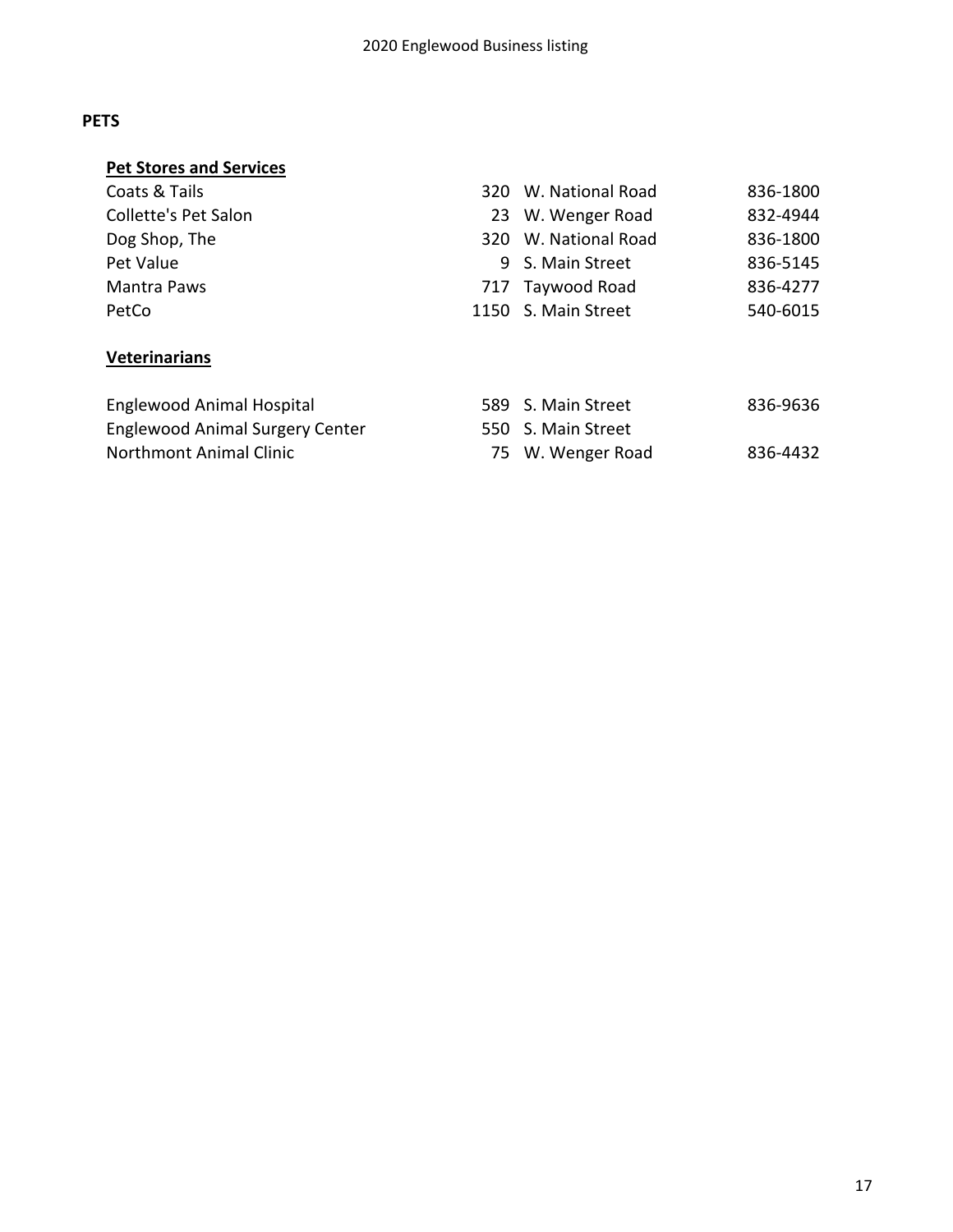### **PROFESSIONAL**

## **Architectural, Tech, Engineering**

| App Architecture |  |
|------------------|--|
|                  |  |

- Belmont Testing Labs Brown & Bills Architects
- **Buffalo Pacific**
- CMI Technology
- Creative Micro Systems
- D9 Technologies LLC
- Dayton Cincinnati Technology Services
- Digital Cowboy Computers
- 
- Englewood Communications
- Frontier, Norwalk CT.
- Griffiths-VandenBosch & Assoc.
- 
- Riancho, Luis & Associates

## **Attorneys**

Coate, Brandon Coate Law Office Crowell, Larry Ledford, George W. Treherne, James Turner Law Office

| App Architecture                      |     | 615 Woodside Drive     | 836-8898     |
|---------------------------------------|-----|------------------------|--------------|
| <b>Belmont Testing Labs</b>           |     | 25 Holiday Drive       | 832-8242     |
| Brown & Bills Architects              |     | 55 Hillside Court      | 832-1150     |
| <b>Buffalo Pacific</b>                | 27  | Hillside Court         | 716-9220     |
| <b>CMI Technology</b>                 |     | 65 Haas Drive          | 832-2000     |
| <b>Creative Micro Systems</b>         |     | 52 Hillside Court      | 836-4499     |
| D9 Technologies LLC                   |     | 701 W. National Road   | 888-626-6379 |
| Dayton Cincinnati Technology Services |     | 108 N. Main Street "K" | 836-7949     |
| Digital Cowboy Computers              | 440 | S. Main St.            | 832-9580     |
| ETI Tech                              |     | 75 Holiday Drive       | 832-4200     |
| <b>Englewood Communications</b>       | 30  | N. Main Street         | 836-6001     |
| Frontier, Norwalk CT.                 |     | 23 Overlook Street     | 800-921-8101 |
| Griffiths-VandenBosch & Assoc.        | 350 | <b>Huls Drive</b>      | 836-4888     |
| PolyCom                               |     | 35 Rockridge Road      | 832-8407     |
| Riancho, Luis & Associates            | 140 | W. Wenger Road         | 836-1585     |

| 836-4357                                                                                                    |
|-------------------------------------------------------------------------------------------------------------|
| 836-1013                                                                                                    |
| 832-1973                                                                                                    |
| 836-3296                                                                                                    |
| 832-0288                                                                                                    |
| 4 N. Main Street<br>207 S. Main Street<br>15 W. National Road<br>212 W. National Road<br>207 S. Main Street |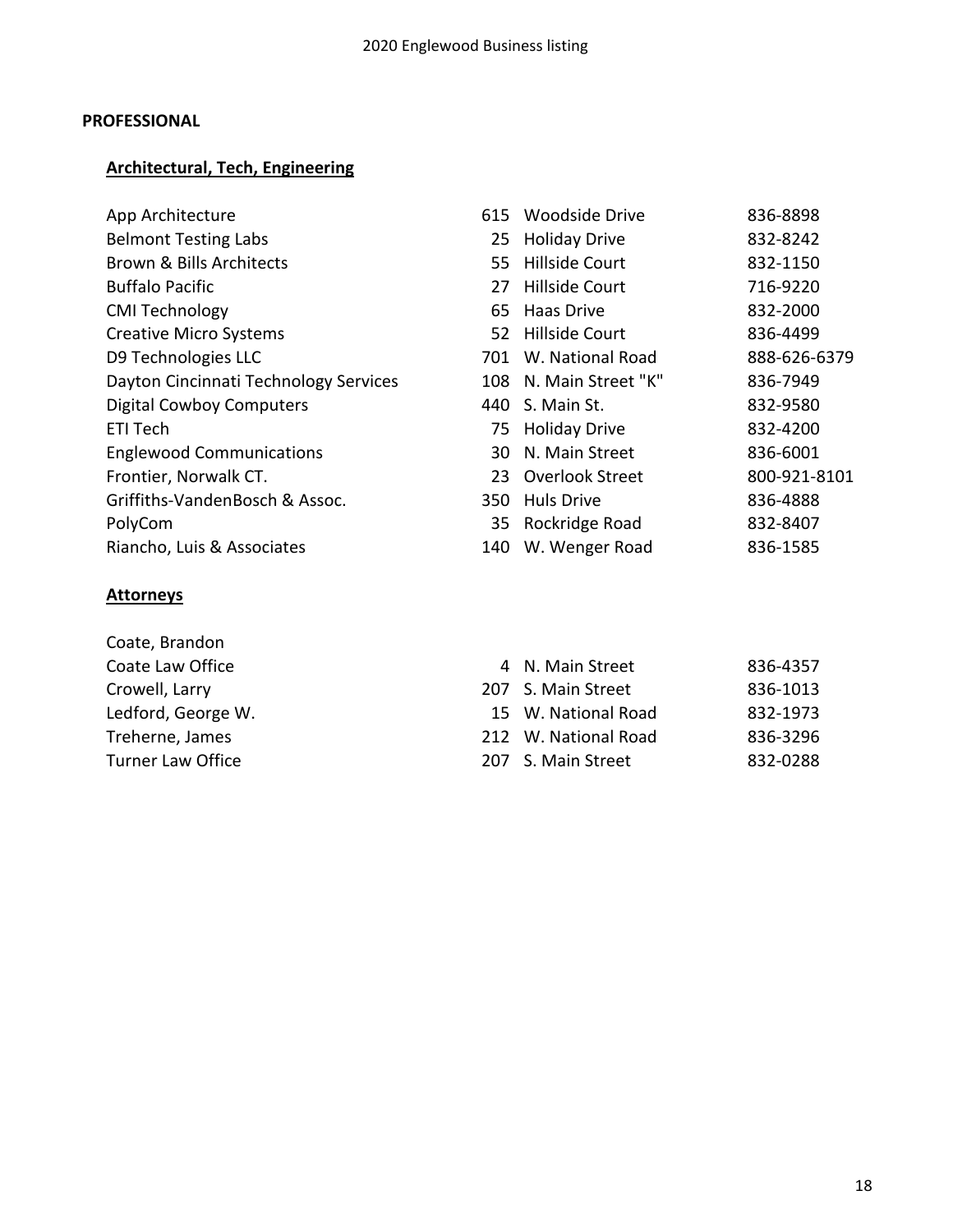## **Insurance**

| All About Insurance                       | 103 N. Main Street       | 832-2821 |
|-------------------------------------------|--------------------------|----------|
| Allstate Insurance Sales - Mike Hild      | 113 W. National Road     | 836-3300 |
| American Family Insurance/McClean-Johnson | 107 W. National Road     | 836-9244 |
| Boord-Henne Insurance Co.                 | 915 S. Main Street       | 832-4001 |
| Englewood Insurance Agency                | 910 Taywood Rd.          | 836-9681 |
| Farmers Insurance - Angela Clifford       | 207 S. Main Street       | 280-4144 |
| Horace Mann Insurance (Joy Harper)        | 108 N. Main Street       | 832-4884 |
| Shelter Insurance                         | 609 Woodside Dr. Suite B |          |
| State Farm - Sandy Williams               | 625 W. National Road     | 836-7711 |
|                                           |                          |          |

## **Real Estate**

| Irongate Realtors    | 5 W. Wenger Road | 540-1234 |
|----------------------|------------------|----------|
| The JS Davis Company | 317 Smith Drive  | 832-4900 |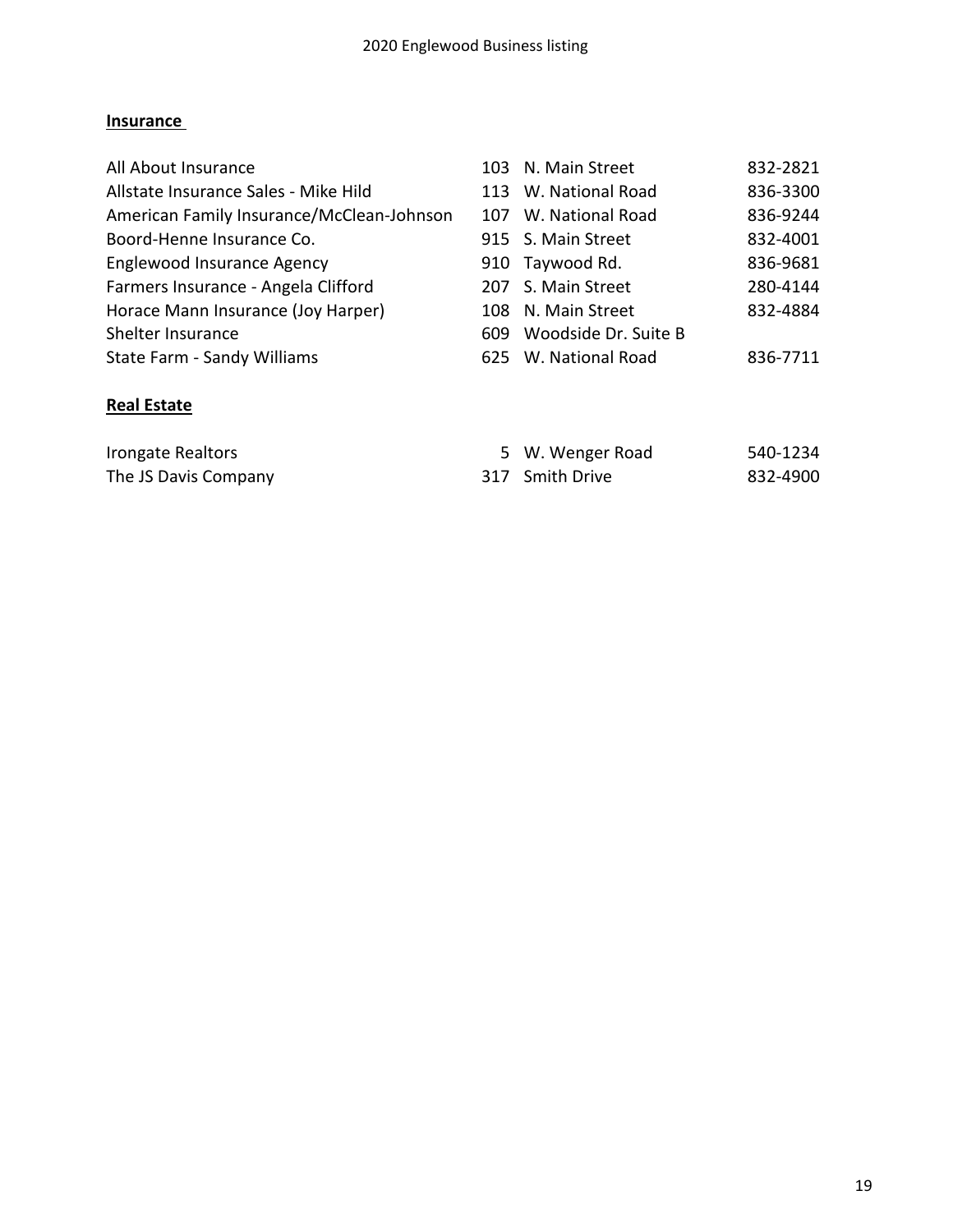## **RECREATION**

| Aullwood Audubon Center & Farm   |     | 1000 Aullwood Road   | 890-7360 |
|----------------------------------|-----|----------------------|----------|
| <b>Bouncing on Main</b>          |     | 557 S. Main Street   | 836-2300 |
| <b>C&amp;C Workshop</b>          |     | 444 S. Main Street   |          |
| <b>Capstone Games</b>            |     | 339 Smith Drive      |          |
| <b>Dynamite DANCE Center</b>     | 117 | W. National Road     | 540-9340 |
| Englewood Cinema                 |     | 320 W. National Road | 540-9533 |
| <b>Englewood Fun Center</b>      |     | 569 S. Main Street   | 836-2300 |
| Fit Body Boot Camp               | 320 | W. National Road #4  | 771-0027 |
| <b>Gaming Adventures</b>         |     | 320 W. National Road | 540-8888 |
| <b>GYMNASTICS for the Future</b> |     | 25 Harrisburg Drive  | 836-0670 |
| <b>Instinct Dance Company</b>    |     | 606 Taywood Road     | 545-3891 |
| Miss Leslie's School of DANCE    | 320 | W. National Road #14 | 832-2689 |
| <b>Planet Fitness</b>            |     | 606 Taywood Road     | 540-9201 |
| <b>Putter's Paradise</b>         | 555 | S. Main Street       | 836-2300 |
| <b>Thunderbowl Lanes</b>         |     | 805 S. Main Street   | 836-5177 |
| Yoga Center                      |     | 3 S. Main Street     | 825-6466 |
|                                  |     |                      |          |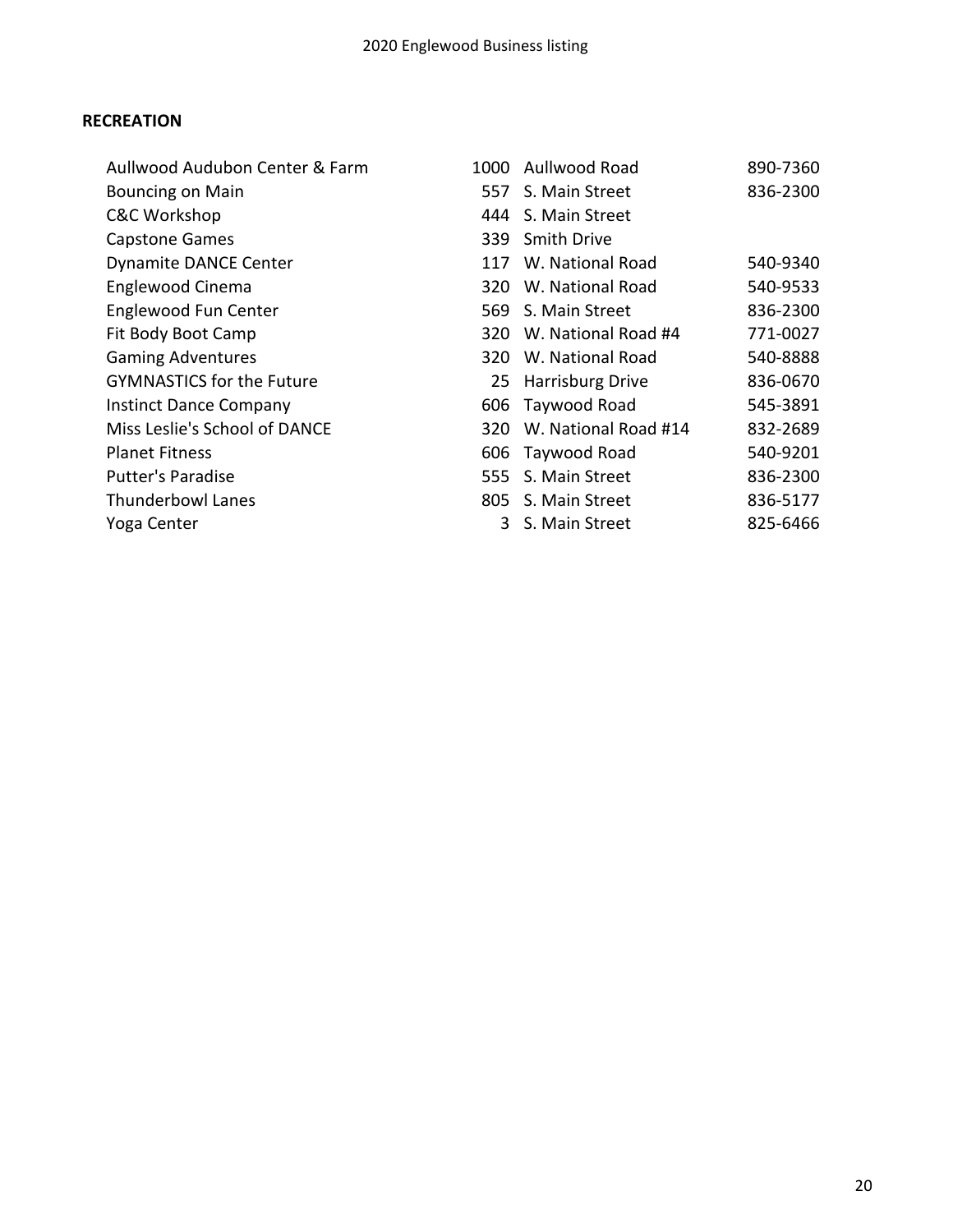## **RESTAURANTS**

| Arby's                             | 705  | S. Main Street           | 836-2034 |
|------------------------------------|------|--------------------------|----------|
| Bob Evans Restaurant (South)       |      | 1202 S. Main Street      | 832-2844 |
| Bob Evans Restaurant (West)        |      | 7715 Hoke Road           | 836-9900 |
| <b>BOLTS Sports Café</b>           | 910  | S. Main Street           | 836-6634 |
| <b>Buffalo Wild Wings</b>          |      | 891 S. Main Street       | 836-8555 |
| <b>Burger King</b>                 |      | 301 W. National Road     | 836-2244 |
| Café 19                            | 19   | W. National Road         | 540-9654 |
| China Star                         | 606  | Taywood Road             | 836-7678 |
| China Palace                       |      | 375 W. National Road     | 836-1054 |
| Chipotle Mexican Grill             |      | 9208 N. Main Street      | 832-0227 |
| Company 7 BBQ                      |      | 1001 S. Main Street      | 836-2777 |
| Courtyard Lounge                   |      | 320 W. National Road #11 | 836-9511 |
| Dairy Queen                        | 29   | N. Main Street           | 836-2473 |
| Dominos                            | 590  | S. Main Street           | 832-1336 |
| Donato's Pizza                     |      | 811 Union Blvd.          | 832-9999 |
| El Cazador Mexican Restaurant      |      | 555 W. National Road     | 836-5004 |
| El Toro                            | 9190 | N. Main Street           | 415-0940 |
| <b>Firehouse Subs</b>              |      | 1092 S. Main Street      | 771-0806 |
| Frisch's Big Boy                   |      | 1095 S. Main Street      | 836-0906 |
| Full Circle Brewgarden             |      | 324 Union Blvd.          |          |
| <b>Hot Head Burritos</b>           | 563  | S. Main Street           | 836-8226 |
| Humpty's Bar & Grill - Clarion Inn | 10   | Rockridge Road           | 832-1234 |
| JD's Old Fashioned Frozen Custard  | 322  | Union Blvd.              | 836-9219 |
| Jerri's Catering / Restaurant      | 320  | W. National Road         | 832-2765 |
| LaRosa's Pizza                     | 7712 | Hoke Road                | 347-1111 |
| Lee's Famous Recipe Chicken        | 527  | S. Main Street           | 836-7905 |
| Marion's Piazza                    |      | 404 W. National Road     | 832-0333 |
| McDonalds (North)                  | 410  | W. National Road         | 836-1505 |
| McDonalds (South)                  | 9285 | N. Main Street           | 832-1111 |
| Mila's Suburban Café               |      | 606 Taywood Road #12     | 832-2200 |
| <b>MOD Pizza</b>                   |      | 9198 N. Main Street      | 771-0918 |
| Sushi-Chinese<br>Ozu852            |      | 852 Union Blvd.          | 832-3000 |
| Panera Bread                       |      | 9194 N. Main Street      | 832-7919 |
| <b>Penn Station</b>                |      | 895 S. Main Street       | 832-1616 |
| Perkins Pancake House              |      | 1235 S. Main Street      | 836-2726 |
| Pizza Hut Delivery                 |      | 565 S. Main Street       | 832-3435 |
| Popeyes Louisiana Kitchen          |      | 1100 S. Main Street      | 540-1017 |
| Rapid Fire Pizza                   |      | 1080 S. Main St          | 540-8033 |
| Skyline Chili                      |      | 1321 S. Main Street      | 832-3222 |
| <b>Starbucks Coffee</b>            |      | 9198 N. Main Street      | 608-3973 |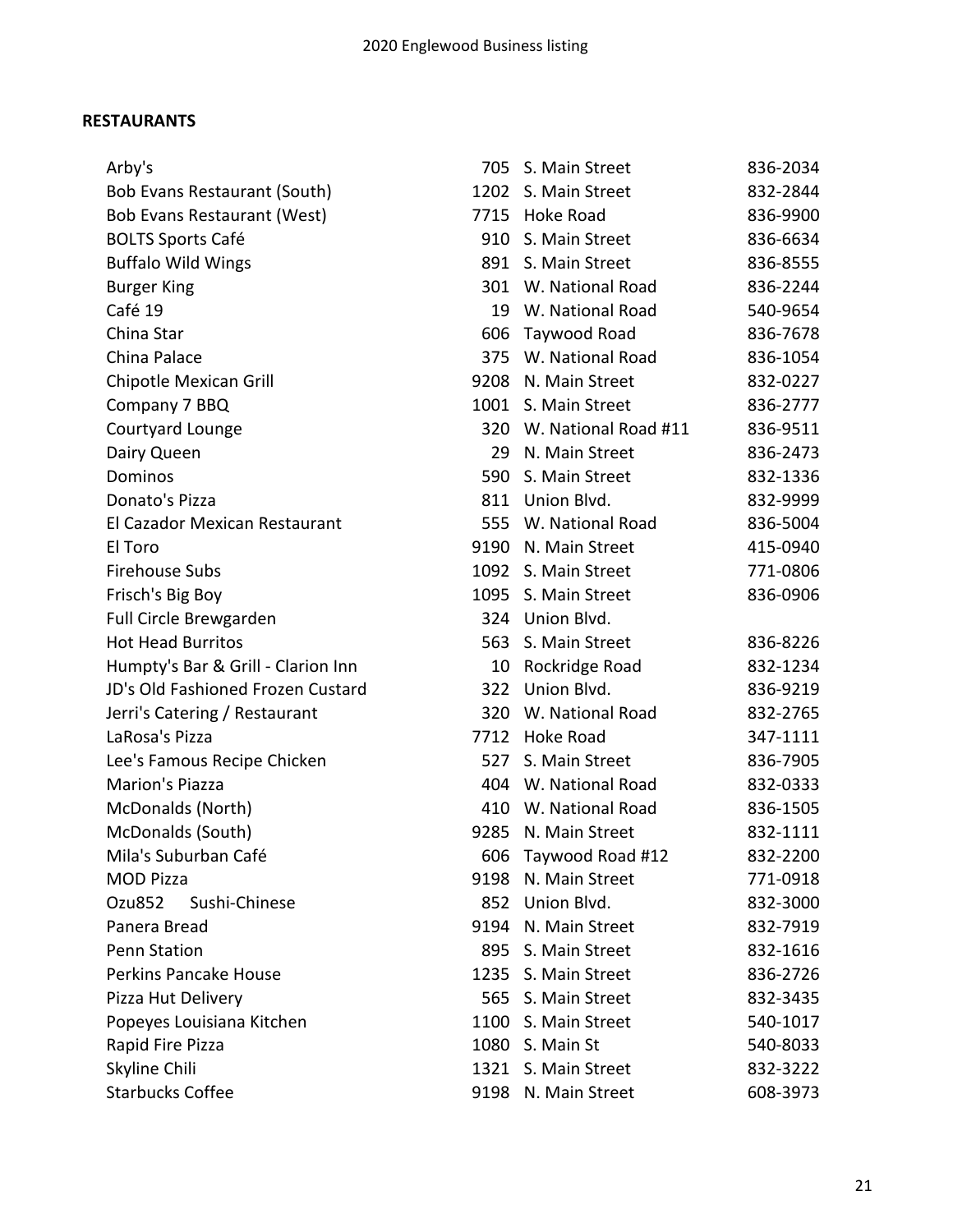## **RESTAURANTS - cont'd**

| Starbucks Coffee - Inside Kroger  | 855  | Union Blyd.         | 832-4060 |
|-----------------------------------|------|---------------------|----------|
| Steak-N-Shake                     | 9150 | N. Main Street      | 832-0294 |
| <b>Stone House Sweets</b>         | 332  | Union Blvd. Suite B | 832-9866 |
| Subway Sandwiches Northmont Plaza |      | 606 Taywood Road    | 836-4092 |
| Subway Sandwiches Inside Walmart  | 7725 | Hoke Road           | 832-2224 |
| Subway Sandwiches Hoke Plaza      | 7700 | Hoke Road           | 832-1414 |
| <b>Taco Bell</b>                  |      | 608 S. Main Street  | 836-0113 |
| Tim Horton's                      |      | 899 S. Main Street  | 832-2946 |
| TJ Chumps                         |      | 559 S. Main Street  | 836-4300 |
| Tony's Italian Kitchen            |      | 615 S. Main Street  | 836-1145 |
| <b>Ulbrich's Hometown Bakery</b>  |      | 573 S. Main Street  | 235-0100 |
| <b>Waffle House</b>               | 9295 | N. Main Street      | 836-9866 |
| Wendy's (South)                   |      | 606 S. Main Street  | 836-3035 |
| Wendy's (West)                    | 7200 | Hoke Road           | 836-9390 |
| Yen Ching House                   |      | 625 S. Main Street  | 836-8868 |
|                                   |      |                     |          |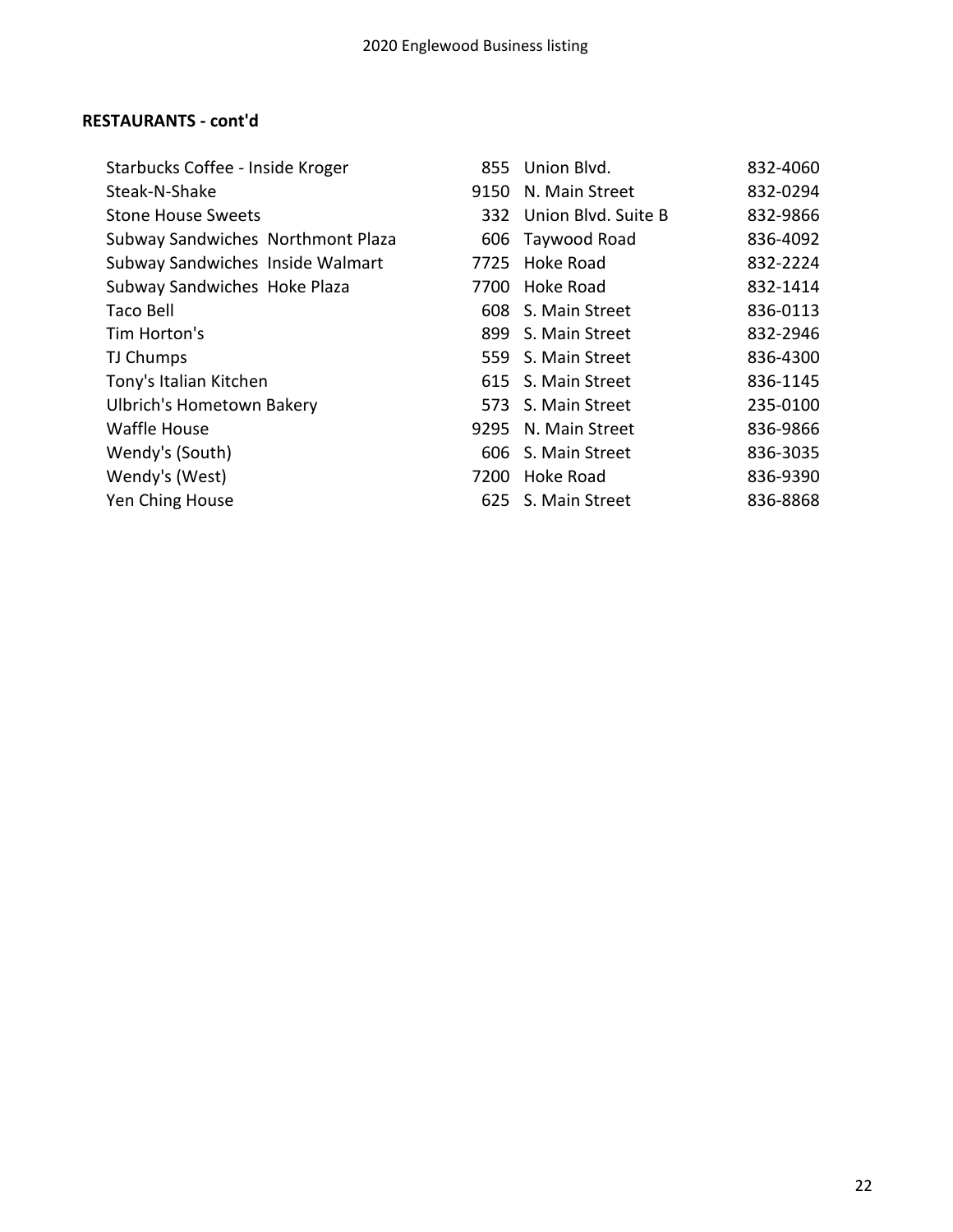## **SHOPPING**

## **Convenience Stores**

| <b>Englewood Drive Thru</b> |      | 711 Taywood Road     | 836-2337 |
|-----------------------------|------|----------------------|----------|
| Shell                       | 113  | S. Main Street       |          |
| Speedway                    |      | 711 S. Main Street   | 836-2980 |
| Sunoco (Stop-N-Go)          | 1070 | S. Main Street       | 836-1622 |
| Union Food & Gas            |      | 858 Union Blvd.      | 836-4485 |
| <b>United Dairy Farmers</b> |      | 501 W. National Road | 540-1056 |
| Valero                      | 709  | S. Main Street       | 836-2382 |
| <b>Department Stores</b>    |      |                      |          |
| Kroger Marketplace          | 885  | Union Blvd.          | 832-4060 |
| Meijers                     | 9200 | N. Main Street       | 836-1017 |
| <b>WalMart Super Store</b>  |      | 7725 Hoke Road       | 836-9405 |
|                             |      |                      |          |
| <b>Flower/Gift Shops</b>    |      |                      |          |
| Candy Bouquet               |      | 701 W. National Road | 836-5853 |
| Kroger's Floral Shop        |      | 885 Union Blvd.      | 836-9907 |
| <b>Grocery Stores</b>       |      |                      |          |
| <b>ALDI Discount Foods</b>  |      | 1190 S. Main Street  | 955-2534 |
| King Kold Meats             | 331  | N. Main Street       | 836-2731 |
| Kroger Marketplace          |      | 885 Union Blvd.      | 832-4060 |
| Meijers                     | 9200 | N. Main Street       | 836-1017 |